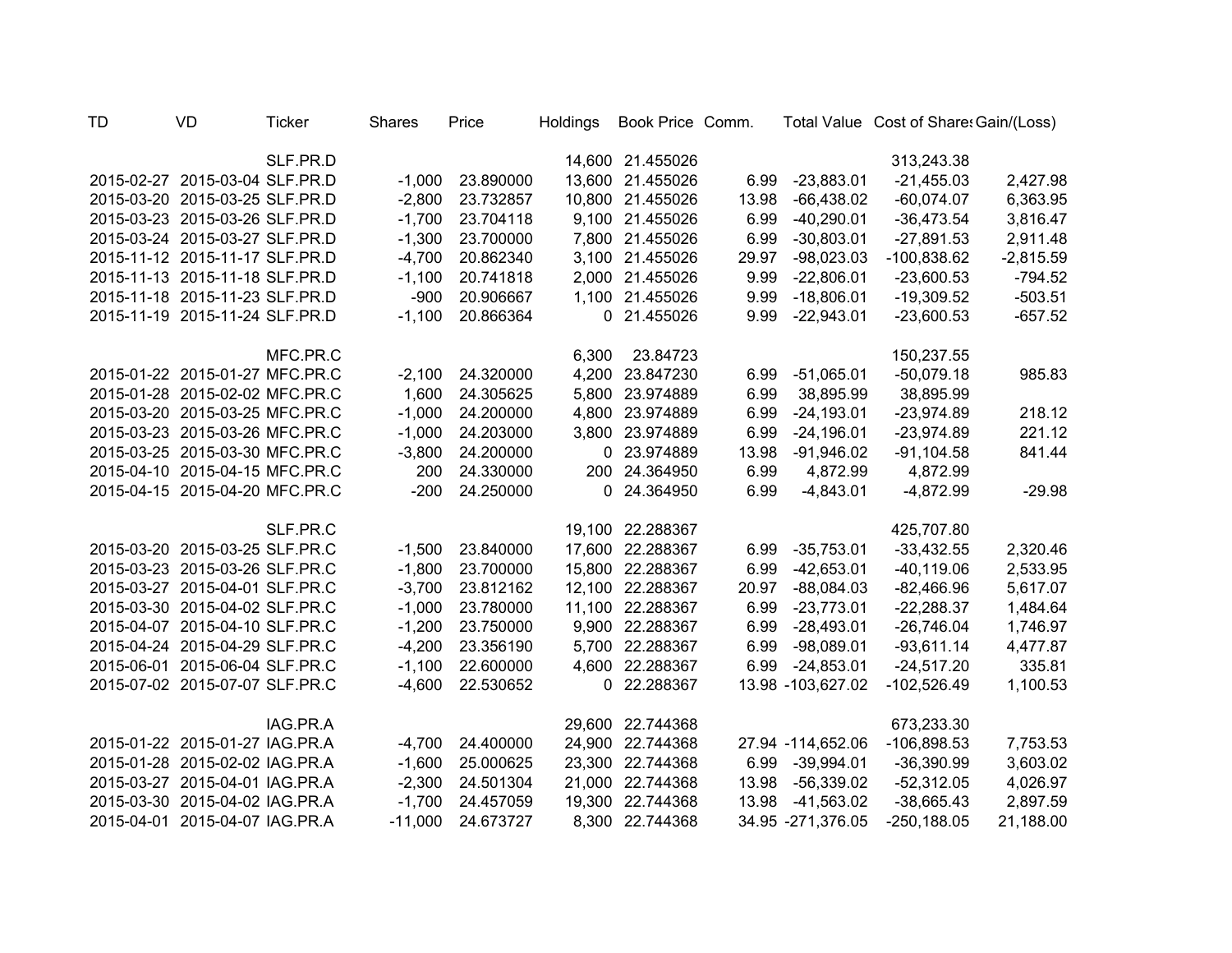| 2015-04-02 2015-04-08 IAG.PR.A |                                | $-3,700$ | 24.678649 |       | 4,600 22.744368  | 13.98 | $-91,297.02$        | $-84, 154.16$ | 7,142.86      |
|--------------------------------|--------------------------------|----------|-----------|-------|------------------|-------|---------------------|---------------|---------------|
| 2015-04-07 2015-04-10 IAG.PR.A |                                | $-1,100$ | 24.505455 |       | 3,500 22.744368  | 6.99  | $-26,949.01$        | $-25,018.81$  | 1,930.21      |
| 2015-04-08 2015-04-13 IAG.PR.A |                                | $-1,300$ | 24.600000 |       | 2,200 22.744368  | 6.99  | $-31,973.01$        | $-29,567.68$  | 2,405.33      |
| 2015-04-09 2015-04-14 IAG.PR.A |                                | $-100$   | 24.620000 |       | 2,100 22.744368  | 6.99  | $-2,455.01$         | $-2,274.44$   | 180.57        |
| 2015-04-16 2015-04-21 IAG.PR.A |                                | $-200$   | 24.470000 |       | 1,900 22.744368  | 6.99  | $-4,887.01$         | $-4,548.87$   | 338.14        |
| 2015-07-31 2015-08-06 IAG.PR.A |                                | $-200$   | 22.710000 |       | 1,700 22.744368  | 6.99  | $-4,535.01$         | $-4,548.87$   | $-13.86$      |
|                                | FN.PR.A                        |          |           | 6,900 | 19.2139          |       |                     | 132,575.91    |               |
| 2015-08-28 2015-09-02 FN.PR.A  |                                | $-3,900$ | 11.259744 |       | 3,000 19.213900  | 13.98 | $-43,899.02$        | $-74,934.21$  | $-31,035.19$  |
| 2015-09-24 2015-09-29 FN.PR.A  |                                | $-1,200$ | 11.170000 |       | 1,800 19.213900  | 6.99  | $-13,397.01$        | $-23,056.68$  | $-9,659.67$   |
| 2015-10-14 2015-10-19 FN.PR.A  |                                | $-1,800$ | 10.266667 |       | 0 19.213900      | 9.99  | $-18,470.01$        | $-34,585.02$  | $-16, 115.01$ |
|                                | GWO.PR.R                       |          |           |       | 6,600 24.522584  |       |                     | 161,849.05    |               |
|                                | 2015-01-16 2015-01-21 GWO.PR.R | $-1,700$ | 24.702353 |       | 4,900 24.522584  | 6.99  | $-41,987.01$        | $-41,688.39$  | 298.62        |
|                                | 2015-03-23 2015-03-26 GWO.PR.R | $-200$   | 25.370000 |       | 4,700 24.522584  | 6.99  | $-5,067.01$         | $-4,904.52$   | 162.49        |
|                                | 2015-03-24 2015-03-27 GWO.PR.R | $-3,000$ | 25.300000 |       | 1,700 24.522584  | 6.99  | $-75,893.01$        | $-73,567.75$  | 2,325.26      |
|                                | 2015-03-26 2015-03-31 GWO.PR.R | $-1,700$ | 25.258824 |       | 0 24.522584      | 6.99  | $-42,933.01$        | $-41,688.39$  | 1,244.62      |
|                                | CF.PR.C                        |          |           |       | 1,700 20.436693  |       |                     | 34,742.38     |               |
| 2015-02-10 2015-02-13 CF.PR.C  |                                | 1,400    | 21.219286 | 3,100 | 20.792377        | 6.99  | 29,713.99           | 29,713.99     |               |
| 2015-04-01 2015-04-07 CF.PR.C  |                                | 200      | 17.250000 | 3,300 | 20.579805        | 6.99  | 3,456.99            | 3,456.99      |               |
| 2015-04-02 2015-04-08 CF.PR.C  |                                | 900      | 17.190000 |       | 4,200 19.855083  | 6.99  | 15,477.99           | 15,477.99     |               |
|                                | CGI.PR.D                       |          |           |       | 5,500 25.222104  |       |                     | 138,721.57    |               |
| 2015-01-08 2015-01-13 CGI.PR.D |                                | $-400$   | 26.110000 | 5,100 | 25.222104        | 6.99  | $-10,437.01$        | $-10,088.84$  | 348.17        |
| 2015-04-10 2015-04-15 CGI.PR.D |                                | $-1,000$ | 25.580000 |       | 4,100 25.222104  | 6.99  | $-25,573.01$        | $-25,222.10$  | 350.91        |
| 2015-04-13 2015-04-16 CGI.PR.D |                                | $-2,400$ | 25.567500 | 1,700 | 25.222104        | 13.98 | $-61,348.02$        | $-60,533.05$  | 814.97        |
| 2015-04-14 2015-04-17 CGI.PR.D |                                | $-1,000$ | 25.530000 |       | 700 25.222104    | 6.99  | $-25,523.01$        | $-25,222.10$  | 300.91        |
| 2015-04-16 2015-04-21 CGI.PR.D |                                | $-700$   | 25.554286 |       | 0 25.222104      | 6.99  | $-17,881.01$        | $-17,655.47$  | 225.54        |
|                                | GWO.PR.I                       |          |           |       | 29,800 22.467679 |       |                     | 669,536.84    |               |
| 2015-03-25 2015-03-30 GWO.PR.I |                                | $-400$   | 24.350000 |       | 29,400 22.467679 | 6.99  | $-9,733.01$         | $-8,987.07$   | 745.94        |
| 2015-03-26 2015-03-31 GWO.PR.I |                                | $-100$   | 24.270000 |       | 29,300 22.467679 | 6.99  | $-2,420.01$         | $-2,246.77$   | 173.24        |
| 2015-03-27 2015-04-01 GWO.PR.I |                                | $-2,000$ | 24.350500 |       | 27,300 22.467679 | 6.99  | $-48,694.01$        | $-44,935.36$  | 3,758.65      |
| 2015-03-31 2015-04-06 GWO.PR.I |                                | $-2,000$ | 24.075000 |       | 25,300 22.467679 | 13.98 | $-48,136.02$        | -44,935.36    | 3,200.66      |
| 2015-04-06 2015-04-09 GWO.PR.I |                                | $-5,300$ | 24.240000 |       | 20,000 22.467679 |       | 20.97 - 128, 451.03 | $-119,078.70$ | 9,372.33      |
| 2015-04-08 2015-04-13 GWO.PR.I |                                | 100      | 24.100000 |       | 20,100 22.476148 | 6.99  | 2,416.99            | 2,416.99      |               |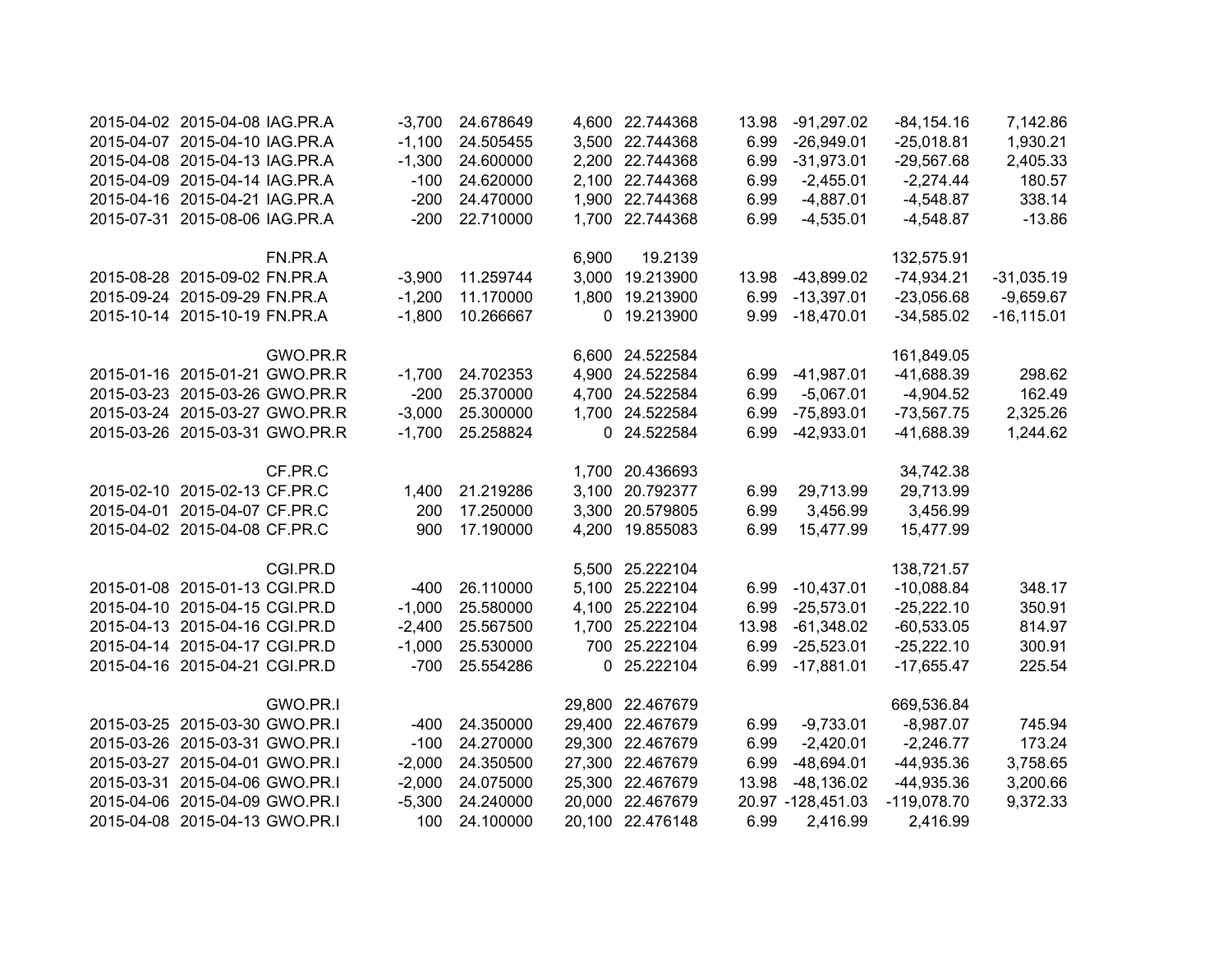| 2015-04-14 2015-04-17 GWO.PR.I |          | -200     | 24.225000 |             | 19,900 22.476148 | 6.99  | $-4,838.01$       | $-4,495.23$   | 342.78       |
|--------------------------------|----------|----------|-----------|-------------|------------------|-------|-------------------|---------------|--------------|
| 2015-04-24 2015-04-29 GWO.PR.I |          | $-6,000$ | 23.870000 |             | 13,900 22.476148 |       | 20.97 -143,199.03 | $-134,856.89$ | 8,342.14     |
| 2015-04-28 2015-05-01 GWO.PR.I |          | $-500$   | 24.006000 |             | 13,400 22.476148 | 6.99  | $-11,996.01$      | $-11,238.07$  | 757.94       |
| 2015-05-05 2015-05-08 GWO.PR.I |          | $-1,700$ | 24.022353 |             | 11,700 22.476148 | 13.98 | $-40,824.02$      | $-38,209.45$  | 2,614.57     |
|                                | NPI.PR.A |          |           |             | 3,500 20.137703  |       |                   | 70,481.96     |              |
| 2015-10-14 2015-10-19 NPI.PR.A |          | $-1,800$ | 14.320000 |             | 1,700 20.137703  | 9.99  | $-25,766.01$      | $-36,247.87$  | $-10,481.86$ |
| 2015-10-15 2015-10-20 NPI.PR.A |          | $-1,700$ | 14.370000 |             | 0 20.137703      | 9.99  | $-24,419.01$      | $-34,234.09$  | $-9,815.08$  |
|                                | GWO.PR.N |          |           |             | 30,800 21.918275 |       |                   | 675,082.86    |              |
| 2015-03-24 2015-03-27 GWO.PR.N |          | 1,900    | 18.374737 |             | 32,700 21.712595 | 6.99  | 34,918.99         | 34,918.99     |              |
| 2015-04-07 2015-04-10 GWO.PR.N |          | 700      | 17.820000 |             | 33,400 21.631223 | 6.99  | 12,480.99         | 12,480.99     |              |
| 2015-04-10 2015-04-15 GWO.PR.N |          | 1,700    | 17.150000 |             | 35,100 21.414383 | 6.99  | 29,161.99         | 29,161.99     |              |
|                                | AX.PR.E  |          |           |             | 3,700 20.185397  |       |                   | 74,685.97     |              |
| 2015-04-10 2015-04-15 AX.PR.E  |          | $-100$   | 18.350000 | 3,600       | 20.185397        | 6.99  | $-1,828.01$       | $-2,018.54$   | $-190.53$    |
| 2015-04-20 2015-04-23 AX.PR.E  |          | $-1,000$ | 17.950000 | 2,600       | 20.185397        | 6.99  | $-17,943.01$      | $-20,185.40$  | $-2,242.39$  |
| 2015-04-22 2015-04-27 AX.PR.E  |          | $-300$   | 17.720000 | 2,300       | 20.185397        | 6.99  | $-5,309.01$       | $-6,055.62$   | $-746.61$    |
| 2015-04-23 2015-04-28 AX.PR.E  |          | $-2,300$ | 17.647826 |             | 0 20.185397      | 6.99  | $-40,583.01$      | $-46,426.41$  | $-5,843.40$  |
|                                | FFH.PR.E |          |           |             | 4,000 19.737493  |       |                   | 78,949.97     |              |
| 2015-01-30 2015-02-04 FFH.PR.E |          | $-800$   | 15.300000 | 3,200       | 19.737493        | 6.99  | $-12,233.01$      | $-15,789.99$  | $-3,556.98$  |
| 2015-02-02 2015-02-05 FFH.PR.E |          | $-600$   | 15.461667 | 2,600       | 19.737493        | 6.99  | $-9,270.01$       | $-11,842.50$  | $-2,572.49$  |
| 2015-02-03 2015-02-06 FFH.PR.E |          | $-2,600$ | 15.150000 | $\mathbf 0$ | 19.737493        | 6.99  | $-39,383.01$      | $-51,317.48$  | $-11,934.47$ |
| 2015-03-24 2015-03-27 FFH.PR.E |          | 1,100    | 15.270000 |             | 1,100 15.276355  | 6.99  | 16,803.99         | 16,803.99     |              |
| 2015-04-24 2015-04-29 FFH.PR.E |          | $-1,100$ | 15.540000 |             | 0 15.276355      | 6.99  | $-17,087.01$      | $-16,803.99$  | 283.02       |
|                                | DF.PR.A  |          |           |             | 8,600 10.157544  |       |                   | 87,354.88     |              |
| 2015-04-02 2015-04-08 DF.PR.A  |          | $-1,700$ | 10.150000 |             | 6,900 10.157544  |       | 6.99 -17,248.01   | $-17,267.83$  | $-19.82$     |
| 2015-04-16 2015-04-21 DF.PR.A  |          | $-6,900$ | 10.200000 |             | 0 10.157544      | 13.98 | $-70,366.02$      | $-70,087.05$  | 278.97       |
| 2015-05-28 2015-06-02 DF.PR.A  |          | 7,000    | 10.090000 | 7,000       | 10.090999        | 6.99  | 70,636.99         | 70,636.99     |              |
| 2015-07-15 2015-07-20 DF.PR.A  |          | $-2,500$ | 10.150000 |             | 4,500 10.090999  | 6.99  | $-25,368.01$      | $-25,227.50$  | 140.51       |
| 2015-07-16 2015-07-21 DF.PR.A  |          | $-4,500$ | 10.180000 |             | 0 10.090999      | 6.99  | $-45,803.01$      | $-45,409.49$  | 393.52       |
|                                | BAM.PR.M |          |           |             | 15,300 21.488521 |       |                   | 328,774.37    |              |
| 2015-01-21 2015-01-26 BAM.PR.M |          | $-1,300$ | 22.864615 | 14,000      | 21.488521        |       | 6.99 -29,717.01   | $-27,935.08$  | 1,781.93     |
| 2015-01-22 2015-01-27 BAM.PR.M |          | $-2,300$ | 22.976957 |             | 11,700 21.488521 | 13.98 | $-52,833.02$      | $-49,423.60$  | 3,409.42     |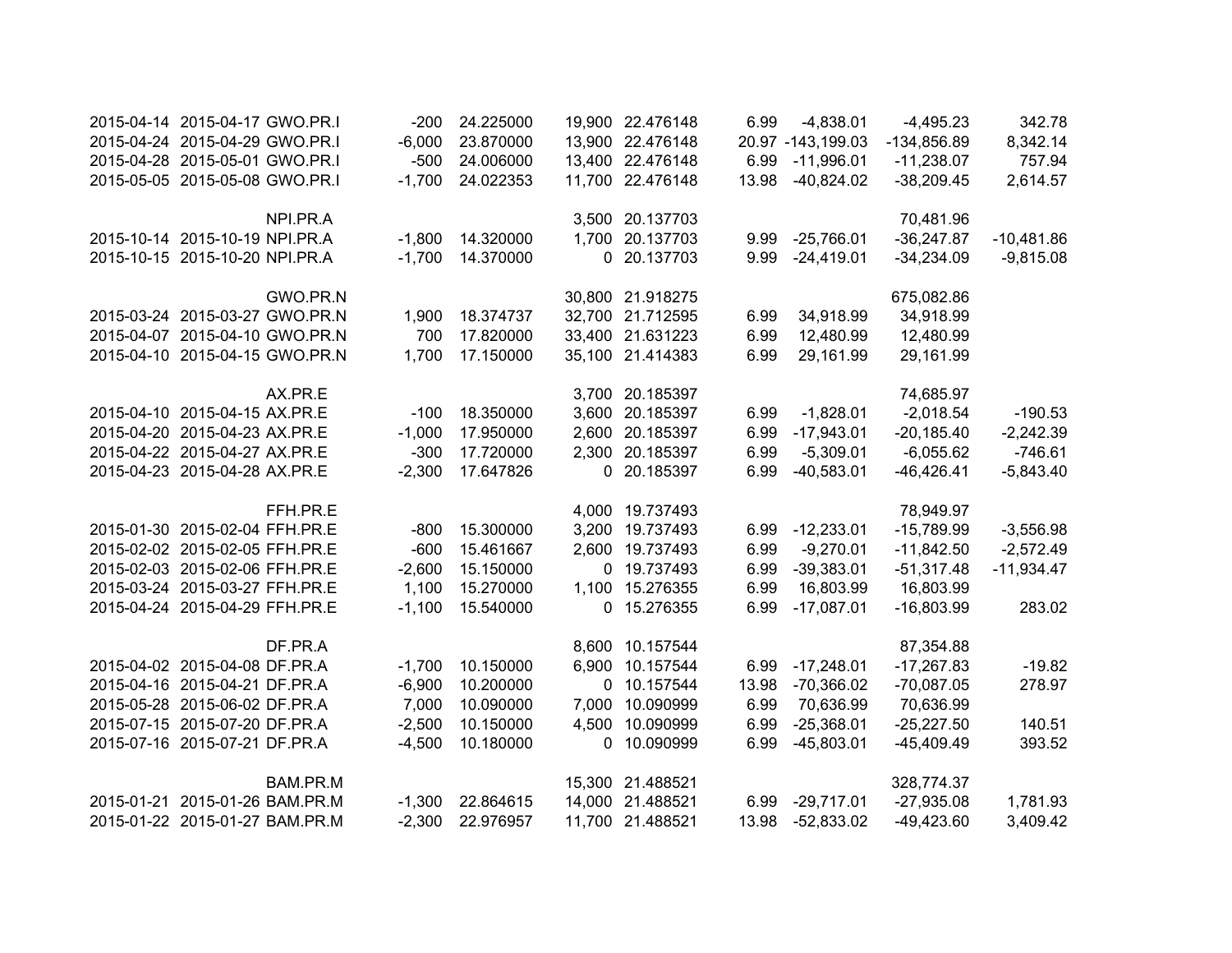| 2015-01-23 2015-01-28 BAM.PR.M |          | $-1,000$ | 23.400000 |        | 10,700 21.488521 | 6.99  | $-23,393.01$      | $-21,488.52$  | 1,904.49     |
|--------------------------------|----------|----------|-----------|--------|------------------|-------|-------------------|---------------|--------------|
| 2015-01-28 2015-02-02 BAM.PR.M |          | $-400$   | 22.955000 |        | 10,300 21.488521 | 6.99  | $-9,175.01$       | $-8,595.41$   | 579.60       |
| 2015-01-29 2015-02-03 BAM.PR.M |          | $-8,200$ | 22.865856 |        | 2,100 21.488521  |       | 41.96 -187,458.06 | $-176,205.87$ | 11,252.19    |
| 2015-03-09 2015-03-12 BAM.PR.M |          | $-800$   | 23.223750 |        | 1,300 21.488521  | 6.99  | $-18,572.01$      | $-17,190.82$  | 1,381.19     |
| 2015-06-18 2015-06-23 BAM.PR.M |          | 1,100    | 21.280000 |        | 2,400 21.395861  | 6.99  | 23,414.99         | 23,414.99     |              |
| 2015-08-05 2015-08-10 BAM.PR.M |          | 5,400    | 21.245185 |        | 7,800 21.295132  |       | 27.96 114,751.96  | 114,751.96    |              |
|                                | FTN.PR.A |          |           |        | 5,000 10.087198  |       |                   | 50,435.99     |              |
| 2015-04-08 2015-04-13 FTN.PR.A |          | $-2,500$ | 10.110000 |        | 2,500 10.087198  | 6.99  | $-25,268.01$      | $-25,218.00$  | 50.01        |
| 2015-04-10 2015-04-15 FTN.PR.A |          | $-2,500$ | 10.120000 |        | 0 10.087198      | 6.99  | $-25,293.01$      | $-25,218.00$  | 75.01        |
|                                | SLF.PR.G |          |           |        | 28,700 22.308039 |       |                   | 640,240.73    |              |
| 2015-03-20 2015-03-25 SLF.PR.G |          | 1,200    | 17.850000 |        | 29,900 22.129355 | 6.99  | 21,426.99         | 21,426.99     |              |
| 2015-03-23 2015-03-26 SLF.PR.G |          | 4,500    | 17.955333 |        | 34,400 21.583944 | 20.97 | 80,819.97         | 80,819.97     |              |
| 2015-11-24 2015-11-27 SLF.PR.G |          | $-1,000$ | 15.370000 |        | 33,400 21.583944 | 9.99  | $-15,360.01$      | $-21,583.94$  | $-6,223.93$  |
| 2015-11-25 2015-11-30 SLF.PR.G |          | $-700$   | 15.220000 |        | 32,700 21.583944 | 9.99  | $-10,644.01$      | $-15,108.76$  | $-4,464.75$  |
| 2015-12-16 2015-12-21 SLF.PR.G |          | $-4,000$ | 15.502750 |        | 28,700 21.583944 | 19.98 | $-61,991.02$      | $-86,335.78$  | $-24,344.76$ |
| 2025-12-22 2015-12-29 SLF.PR.G |          | $-1,000$ | 15.200000 |        | 27,700 21.583944 | 9.99  | $-15,190.01$      | $-21,583.94$  | $-6,393.93$  |
| 2015-12-24 2015-12-31 SLF.PR.G |          | $-100$   | 15.140000 |        | 27,600 21.583944 | 9.99  | $-1,504.01$       | $-2,158.39$   | $-654.38$    |
|                                | FTS.PR.H |          |           |        | 15,100 20.526986 |       |                   | 309,957.49    |              |
| 2015-01-06 2015-01-09 FTS.PR.H |          | 1,000    | 18.800000 | 16,100 | 20.420154        | 6.99  | 18,806.99         | 18,806.99     |              |
| 2015-01-16 2015-01-21 FTS.PR.H |          | $-8,900$ | 18.710562 | 7,200  | 20.420154        |       | 41.94 -166,482.06 | $-181,739.37$ | $-15,257.31$ |
| 2015-02-04 2015-02-07 FTS.PR.H |          | $-2,900$ | 17.003448 | 4,300  | 20.420154        | 6.99  | $-49,303.01$      | $-59,218.45$  | $-9,915.44$  |
| 2015-02-17 2015-02-20 FTS.PR.H |          | $-1,000$ | 16.950000 |        | 3,300 20.420154  | 6.99  | $-16,943.01$      | $-20,420.15$  | $-3,477.14$  |
| 2015-02-18 2015-02-23 FTS.PR.H |          | $-3,300$ | 16.800606 |        | 0 20.420154      | 20.97 | $-55,421.03$      | $-67,386.51$  | $-11,965.48$ |
|                                | CF.PR.A  |          |           |        | 1,700 21.335544  |       |                   | 36,270.43     |              |
| 2015-02-10 2015-02-13 CF.PR.A  |          | $-1,700$ | 18.150000 |        | 0 21.335544      |       | 6.99 -30,848.01   | $-36,270.43$  | $-5,422.42$  |
|                                | BRF.PR.F |          |           |        | 1,500 21.363196  |       |                   | 32,044.79     |              |
| 2015-03-02 2015-03-05 BRF.PR.F |          | $-800$   | 22.800000 |        | 700 21.363196    | 6.99  | $-18,233.01$      | $-17,090.56$  | 1,142.45     |
| 2015-03-03 2015-03-06 BRF.PR.F |          | $-700$   | 22.900000 |        | 0 21.363196      | 6.99  | $-16,023.01$      | $-14,954.24$  | 1,068.77     |
|                                | MFC.PR.F |          |           |        | 28,900 22.286531 |       |                   | 644,080.74    |              |
| 2015-03-25 2015-03-30 MFC.PR.F |          | 1,000    | 18.760000 |        | 29,900 22.168820 | 6.99  | 18,766.99         | 18,766.99     |              |
| 2015-03-26 2015-03-31 MFC.PR.F |          | 300      | 18.800000 |        | 30,200 22.135587 | 6.99  | 5,646.99          | 5,646.99      |              |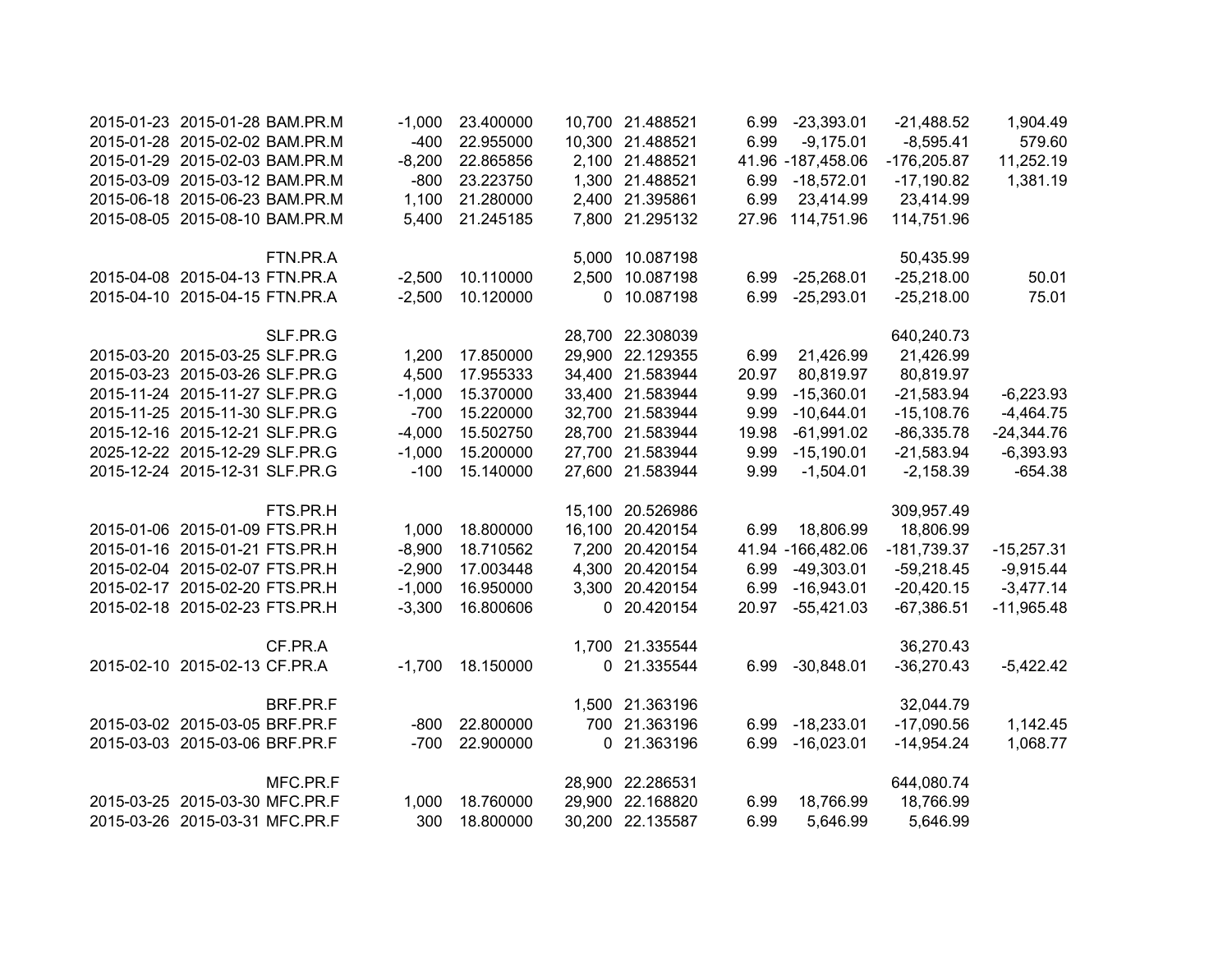| 2015-03-27 2015-04-01 MFC.PR.F |          | 1,500    | 18.946000 | 31,700 21.984881 | 6.99  | 28,425.99         | 28,425.99     |             |
|--------------------------------|----------|----------|-----------|------------------|-------|-------------------|---------------|-------------|
| 2015-04-13 2015-04-16 MFC.PR.F |          | 400      | 17.360000 | 32,100 21.927467 | 6.99  | 6,950.99          | 6,950.99      |             |
| 2015-04-17 2015-04-22 MFC.PR.F |          | 1,400    | 17.080000 | 33,500 21.725095 | 6.99  | 23,918.99         | 23,918.99     |             |
| 2015-10-27 2015-10-30 MFC.PR.F |          | 800      | 14.050000 | 34,300 21.546376 | 9.99  | 11,249.99         | 11,249.99     |             |
| 2015-10-28 2015-11-02 MFC.PR.F |          | 2,500    | 14.100000 | 36,800 21.040779 | 9.99  | 35,259.99         | 35,259.99     |             |
|                                | DGS.PR.A |          |           | 6,300 10.151265  |       |                   | 63,952.97     |             |
| 2015-03-24 2015-03-27 DGS.PR.A |          | $-2,200$ | 10.170000 | 4,100 10.151265  | 6.99  | $-22,367.01$      | $-22,332.78$  | 34.23       |
| 2015-04-06 2015-04-09 DGS.PR.A |          | $-2,400$ | 10.210000 | 1,700 10.151265  | 6.99  | $-24,497.01$      | $-24,363.04$  | 133.97      |
| 2015-04-07 2015-04-10 DGS.PR.A |          | $-1,700$ | 10.240000 | 0 10.151265      | 6.99  | $-17,401.01$      | $-17,257.15$  | 143.86      |
|                                | PVS.PR.D |          |           | 14,200 24.684500 |       |                   | 350,519.90    |             |
| 2015-01-21 2015-01-26 PVS.PR.D |          | 1,000    | 24.557000 | 15,200 24.676572 | 6.99  | 24,563.99         | 24,563.99     |             |
| 2015-01-23 2015-01-28 PVS.PR.D |          | 1,000    | 24.760000 | 16,200 24.682153 | 6.99  | 24,766.99         | 24,766.99     |             |
| 2015-01-29 2015-02-04 PVS.PR.D |          | 7,600    | 24.676316 | 23,800 24.682051 | 41.94 | 187,581.94        | 187,581.94    |             |
| 2015-02-27 2015-03-04 PVS.PR.D |          | 1,100    | 24.650000 | 24,900 24.680916 | 6.99  | 27,121.99         | 27,121.99     |             |
| 2015-04-15 2015-04-20 PVS.PR.D |          | $-1,000$ | 24.400000 | 23,900 24.680916 | 6.99  | $-24,393.01$      | $-24,680.92$  | $-287.91$   |
| 2015-04-22 2015-04-27 PVS.PR.D |          | $-2,400$ | 24.520000 | 21,500 24.680916 | 13.98 | $-58,834.02$      | $-59,234.20$  | $-400.18$   |
| 2015-04-23 2015-04-28 PVS.PR.D |          | $-2,500$ | 24.552000 | 19,000 24.680916 | 6.99  | $-61,373.01$      | $-61,702.29$  | $-329.28$   |
| 2015-04-24 2015-04-29 PVS.PR.D |          | $-6,000$ | 24.546000 | 13,000 24.680916 |       | 27.96 -147,248.04 | $-148,085.50$ | $-837.46$   |
| 2015-04-27 2015-04-30 PVS.PR.D |          | $-500$   | 24.600000 | 12,500 24.680916 |       | 6.99 -12,293.01   | $-12,340.46$  | $-47.45$    |
| 2015-04-28 2015-05-01 PVS.PR.D |          | $-900$   | 24.640000 | 11,600 24.680916 | 6.99  | $-22,169.01$      | $-22,212.82$  | $-43.81$    |
| 2015-04-30 2015-05-05 PVS.PR.D |          | $-1,800$ | 24.617778 | 9,800 24.680916  | 13.98 | $-44,298.02$      | $-44,425.65$  | $-127.63$   |
| 2015-05-13 2015-05-19 PVS.PR.D |          | 1,300    | 24.458462 | 11,100 24.655493 | 6.99  | 31,802.99         | 31,802.99     |             |
| 2015-06-02 2015-06-05 PVS.PR.D |          | $-1,100$ | 24.630000 | 10,000 24.655493 | 6.99  | $-27,086.01$      | $-27,121.04$  | $-35.03$    |
| 2015-06-03 2015-06-08 PVS.PR.D |          | $-4,500$ | 24.600222 | 5,500 24.655493  |       | 20.97 -110,680.03 | $-110,949.72$ | $-269.69$   |
| 2015-06-04 2015-06-09 PVS.PR.D |          | $-2,300$ | 24.680000 | 3,200 24.655493  |       | 20.97 -56,743.03  | $-56,707.63$  | 35.40       |
| 2015-06-17 2015-06-22 PVS.PR.D |          | $-1,300$ | 24.599231 | 1,900 24.655493  |       | 13.98 -31,965.02  | $-32,052.14$  | $-87.12$    |
| 2015-06-18 2015-06-23 PVS.PR.D |          | $-1,900$ | 24.558947 | 0 24.655493      | 6.99  | $-46,655.01$      | $-46,845.44$  | $-190.43$   |
| 2015-11-26 2015-12-01 PVS.PR.D |          | 1,100    | 23.650000 | 1,100 23.659082  | 9.99  | 26,024.99         | 26,024.99     |             |
|                                | TRP.PR.A |          |           | 10,800 21.135649 |       |                   | 228,265.01    |             |
| 2015-01-02 2015-01-07 TRP.PR.A |          | 2,000    | 21.457000 | 12,800 21.186406 | 6.99  | 42,920.99         | 42,920.99     |             |
| 2015-01-05 2015-01-08 TRP.PR.A |          | 5,700    | 21.271579 | 18,500 21.214160 |       | 27.96 121,275.96  | 121,275.96    |             |
| 2015-01-07 2015-01-12 TRP.PR.A |          | 1,400    | 21.350000 | 19,900 21.224068 | 6.99  | 29,896.99         | 29,896.99     |             |
| 2015-01-09 2015-01-14 TRP.PR.A |          | 4,000    | 21.780000 | 23,900 21.317696 | 13.98 | 87,133.98         | 87,133.98     |             |
| 2015-01-28 2015-02-02 TRP.PR.A |          | $-2,600$ | 20.776923 | 21,300 21.317696 | 13.98 | $-54,006.02$      | $-55,426.01$  | $-1,419.99$ |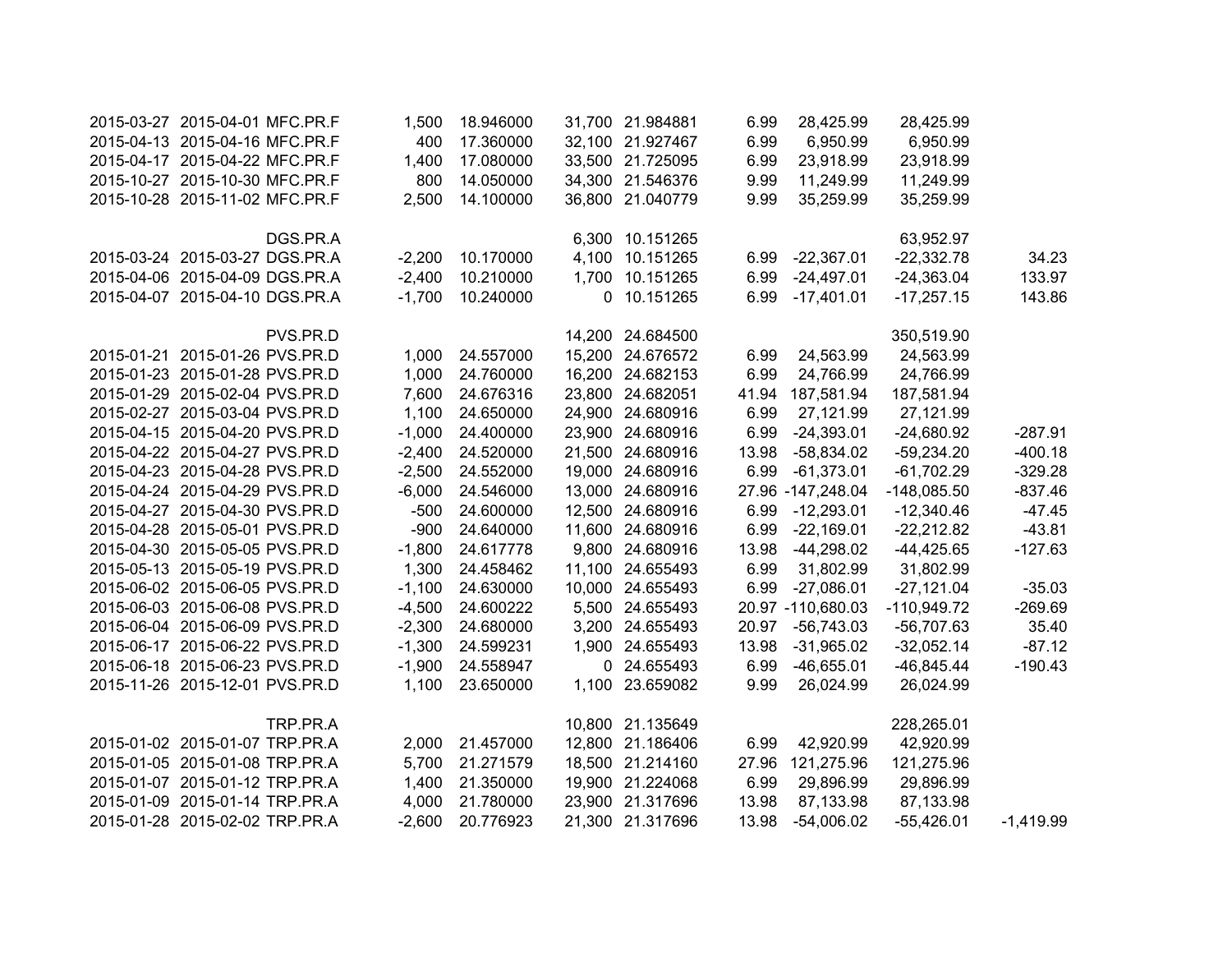| 2015-01-29 2015-02-03 TRP.PR.A |          | $-3,400$ | 20.515000       |        | 17,900 21.317696 | 20.97 | $-69,730.03$      | $-72,480.17$  | $-2,750.14$  |
|--------------------------------|----------|----------|-----------------|--------|------------------|-------|-------------------|---------------|--------------|
| 2015-02-04 2015-02-07 TRP.PR.A |          | $-5,800$ | 20.291379       |        | 12,100 21.317696 |       | 41.94 -117,648.06 | $-123,642.64$ | $-5,994.58$  |
| 2015-02-05 2015-02-10 TRP.PR.A |          | $-700$   | 20.400000       |        | 11,400 21.317696 | 6.99  | $-14,273.01$      | $-14,922.39$  | $-649.38$    |
| 2015-02-06 2015-02-11 TRP.PR.A |          | $-3,900$ | 20.287179       |        | 7,500 21.317696  | 20.97 | $-79,099.03$      | $-83,139.01$  | $-4,039.99$  |
| 2015-02-09 2015-02-12 TRP.PR.A |          | $-1,400$ | 20.000000       |        | 6,100 21.317696  | 6.99  | $-27,993.01$      | $-29,844.77$  | $-1,851.76$  |
| 2015-02-10 2015-02-13 TRP.PR.A |          | $-6,100$ | 20.124754       |        | 0 21.317696      |       | 27.96 -122,733.04 | $-130,037.95$ | $-7,304.91$  |
| 2015-04-10 2015-04-15 TRP.PR.A |          | 100      | 18.750000       |        | 100 18.819900    | 6.99  | 1,881.99          | 1,881.99      |              |
| 2015-08-21 2015-08-26 TRP.PR.A |          | 1,400    | 15.665714       |        | 1,500 15.880653  | 6.99  | 21,938.99         | 21,938.99     |              |
| 2015-10-22 2015-10-27 TRP.PR.A |          | 4,100    | 15.392195       |        | 5,600 15.526600  | 19.98 | 63,127.98         | 63,127.98     |              |
| 2015-12-21 2015-12-24 TRP.PR.A |          | $-2,200$ | 15.468636       |        | 3,400 15.526600  | 19.98 | $-34,011.02$      | $-34,158.52$  | $-147.50$    |
| 2015-12-22 2015-12-29 TRP.PR.A |          | $-1,200$ | 15.953333       |        | 2,200 15.526600  | 9.99  | $-19,134.01$      | $-18,631.92$  | 502.09       |
| 2015-12-23 2015-12-30 TRP.PR.A |          | $-2,200$ | 15.940000       |        | 0 15.526600      | 9.99  | $-35,058.01$      | $-34,158.52$  | 899.49       |
|                                | BRF.PR.E |          |                 |        | 700 21.329986    |       |                   | 14,930.99     |              |
| 2015-02-24 2015-02-27 BRF.PR.E |          |          | -700 22.720000  |        | 0 21.329986      |       | 6.99 -15,897.01   | $-14,930.99$  | 966.02       |
|                                | IFC.PR.A |          |                 |        | 4,800 24.203041  |       |                   | 116,174.60    |              |
| 2015-01-02 2015-01-07 IFC.PR.A |          |          | 5,100 22.881765 |        | 9,900 23.524502  |       | 20.97 116,717.97  | 116,717.97    |              |
| 2015-01-13 2015-01-16 IFC.PR.A |          | $-200$   | 23.320000       |        | 9,700 23.524502  | 6.99  | $-4,657.01$       | $-4,704.90$   | $-47.89$     |
| 2015-01-22 2015-01-27 IFC.PR.A |          | 5,100    | 21.378039       |        | 14,800 22.786731 | 27.96 | 109,055.96        | 109,055.96    |              |
| 2015-03-10 2015-03-13 IFC.PR.A |          | 1,100    | 21.150000       |        | 15,900 22.673938 | 6.99  | 23,271.99         | 23,271.99     |              |
| 2015-03-11 2015-03-16 IFC.PR.A |          | 1,900    | 21.480000       |        | 17,800 22.547281 | 13.98 | 40,825.98         | 40,825.98     |              |
| 2015-03-13 2015-03-18 IFC.PR.A |          | 200      | 21.135000       |        | 18,000 22.531977 | 6.99  | 4,233.99          | 4,233.99      |              |
| 2015-03-17 2015-03-20 IFC.PR.A |          | 3,200    | 21.191875       |        | 21,200 22.330357 | 13.98 | 67,827.98         | 67,827.98     |              |
| 2015-03-18 2015-03-23 IFC.PR.A |          | 2,900    | 21.197586       |        | 24,100 22.194628 | 13.98 | 61,486.98         | 61,486.98     |              |
| 2015-03-19 2015-03-24 IFC.PR.A |          | 2,400    | 21.200000       |        | 26,500 22.105076 | 13.98 | 50,893.98         | 50,893.98     |              |
| 2015-03-20 2015-03-25 IFC.PR.A |          | 1,500    | 21.350000       |        | 28,000 22.064876 | 6.99  | 32,031.99         | 32,031.99     |              |
| 2015-04-07 2015-04-10 IFC.PR.A |          | 900      | 20.120000       | 28,900 | 22.004550        | 6.99  | 18,114.99         | 18,114.99     |              |
| 2015-04-08 2015-04-13 IFC.PR.A |          | 900      | 19.805556       | 29,800 | 21.938372        | 6.99  | 17,831.99         | 17,831.99     |              |
| 2015-04-09 2015-04-14 IFC.PR.A |          | 1,000    | 19.550000       | 30,800 | 21.861055        | 6.99  | 19,556.99         | 19,556.99     |              |
|                                | TA.PR.H  |          |                 |        | 3,000 21.372660  |       |                   | 64,117.98     |              |
| 2015-08-04 2015-08-07 TA.PR.H  |          | $-3,000$ | 13.700000       |        | 0 21.372660      | 6.99  | $-41,093.01$      | $-64, 117.98$ | $-23,024.97$ |
|                                | HSE.PR.A |          |                 |        | 5,100 19.706853  |       |                   | 100,504.95    |              |
| 2015-01-30 2015-02-04 HSE.PR.A |          | $-2,000$ | 17.124500       | 3,100  | 19.706853        |       | 13.98 -34,235.02  | $-39,413.71$  | $-5,178.69$  |
| 2015-02-03 2015-02-06 HSE.PR.A |          | $-2,300$ | 16.616957       |        | 800 19.706853    | 13.98 | $-38,205.02$      | $-45,325.76$  | $-7,120.74$  |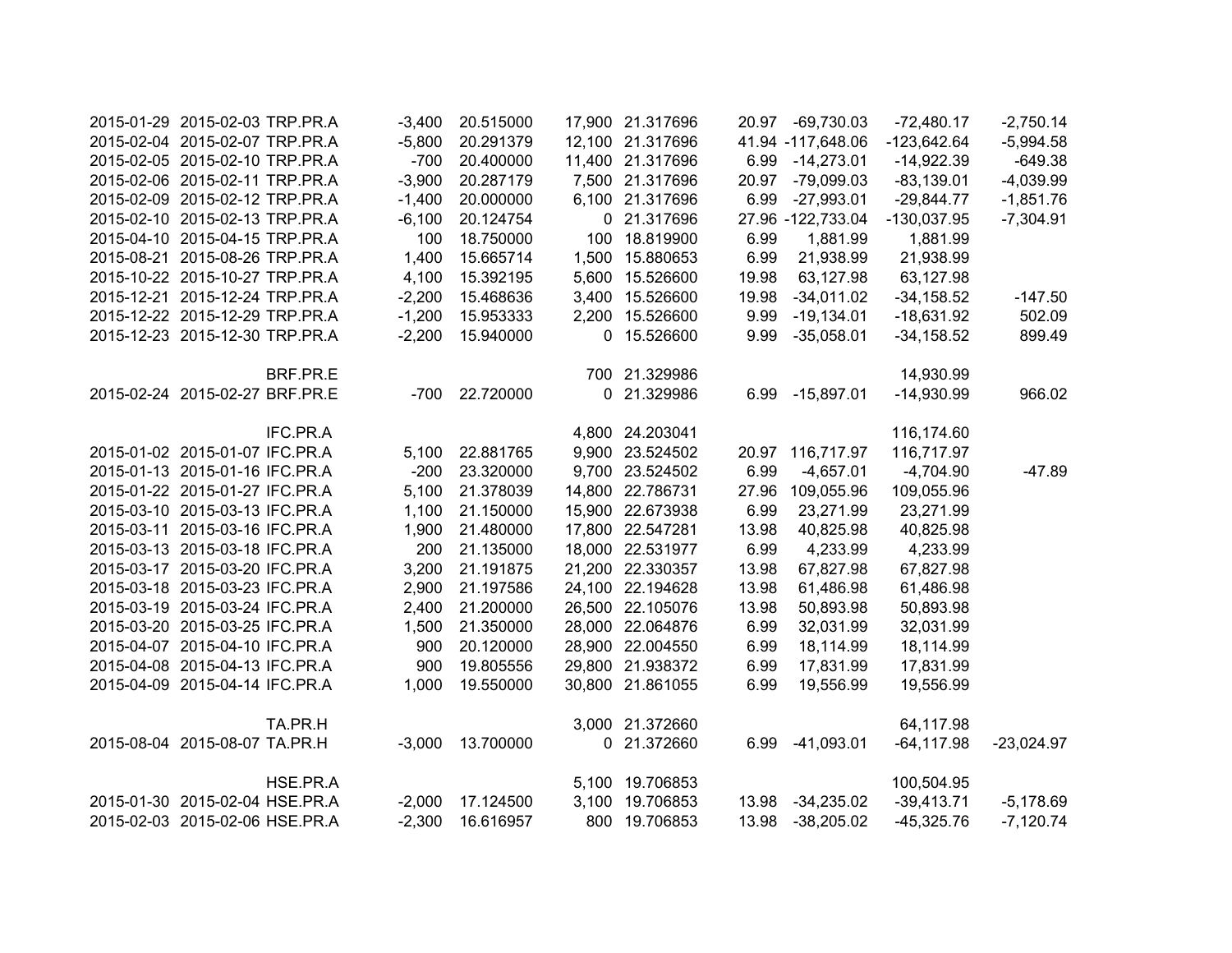| 2015-03-05 2015-03-10 HSE.PR.A | $-800$    | 17.606250 |             | 0 19.706853      | 6.99  | $-14,078.01$      | $-15,765.48$  | $-1,687.47$  |
|--------------------------------|-----------|-----------|-------------|------------------|-------|-------------------|---------------|--------------|
| 2015-03-25 2015-03-30 HSE.PR.A | 2,000     | 17.200000 | 2,000       | 17.203495        | 6.99  | 34,406.99         | 34,406.99     |              |
| 2015-03-26 2015-03-31 HSE.PR.A | 2,000     | 17.100000 | 4,000       | 17.153495        | 6.99  | 34,206.99         | 34,206.99     |              |
| 2015-03-27 2015-04-01 HSE.PR.A | 10,300    | 17.050971 | 14,300      | 17.082093        | 34.95 | 175,659.95        | 175,659.95    |              |
| 2015-04-01 2015-04-07 HSE.PR.A | 5,000     | 16.664600 | 19,300      | 16.975383        | 27.96 | 83,350.96         | 83,350.96     |              |
| 2015-04-10 2015-04-15 HSE.PR.A | 2,700     | 16.193333 | 22,000      | 16.880040        | 13.98 | 43,735.98         | 43,735.98     |              |
| 2015-05-07 2015-05-12 HSE.PR.A | 1,000     | 17.399000 | 23,000      | 16.902907        | 6.99  | 17,405.99         | 17,405.99     |              |
| 2015-05-11 2015-05-14 HSE.PR.A | 7,900     | 17.893797 | 30,900      | 17.157146        | 27.96 | 141,388.96        | 141,388.96    |              |
| 2015-05-12 2015-05-15 HSE.PR.A | 1,400     | 17.797143 | 32,300      | 17.185102        | 6.99  | 24,922.99         | 24,922.99     |              |
| 2015-05-14 2015-05-20 HSE.PR.A | 600       | 17.300000 | 32,900      | 17.187410        | 6.99  | 10,386.99         | 10,386.99     |              |
| 2015-05-20 2015-05-25 HSE.PR.A | 3,500     | 17.196571 |             | 36,400 17.188675 | 13.98 | 60,201.98         | 60,201.98     |              |
| 2015-08-26 2015-08-31 HSE.PR.A | $-2,200$  | 13.600000 |             | 34,200 17.188675 | 6.99  | $-29,913.01$      | $-37,815.09$  | $-7,902.08$  |
| 2015-08-31 2015-09-03 HSE.PR.A | $-1,800$  | 13.903333 |             | 32,400 17.188675 | 6.99  | $-25,019.01$      | $-30,939.62$  | $-5,920.61$  |
| 2015-09-30 2015-10-05 HSE.PR.A | $-2,200$  | 13.257273 |             | 30,200 17.188675 | 6.99  | $-29,159.01$      | $-37,815.09$  | $-8,656.07$  |
| 2015-10-06 2015-10-09 HSE.PR.A | $-5,200$  | 13.452115 |             | 25,000 17.188675 | 19.98 | $-69,931.02$      | $-89,381.11$  | $-19,450.09$ |
| 2015-10-07 2015-10-13 HSE.PR.A | $-2,400$  | 13.602500 |             | 22,600 17.188675 | 9.99  | $-32,636.01$      | $-41,252.82$  | $-8,616.81$  |
| 2015-10-14 2015-10-19 HSE.PR.A | 400       | 13.113750 |             | 23,000 17.118241 | 9.99  | 5,255.49          | 5,255.49      |              |
| 2015-11-09 2015-11-13 HSE.PR.A | $-15,000$ | 15.750000 |             | 8,000 17.118241  |       | 29.97 -236,220.03 | $-256,773.62$ | $-20,553.59$ |
| 2015-11-30 2015-12-03 HSE.PR.A | $-1,900$  | 13.120000 |             | 6,100 17.118241  |       | 9.99 -24,918.01   | $-32,524.66$  | $-7,606.65$  |
|                                |           |           |             |                  |       |                   |               |              |
| ENB.PR.H                       |           |           |             | 3,300 21.061354  |       |                   | 69,502.47     |              |
| 2015-01-15 2015-01-20 ENB.PR.H | 1,000     | 21.000000 |             | 4,300 21.048712  | 6.99  | 21,006.99         | 21,006.99     |              |
| 2015-01-16 2015-01-21 ENB.PR.H | 8,200     | 20.839024 |             | 12,500 20.914512 | 41.94 | 170,921.94        | 170,921.94    |              |
| 2015-02-03 2015-02-06 ENB.PR.H | 2,400     | 19.460000 |             | 14,900 20.681166 | 13.98 | 46,717.98         | 46,717.98     |              |
| 2015-02-10 2015-02-13 ENB.PR.H | $-300$    | 19.453333 |             | 14,600 20.681166 | 6.99  | $-5,829.01$       | $-6,204.35$   | $-375.34$    |
| 2015-02-11 2015-02-16 ENB.PR.H | $-1,100$  | 18.910000 |             | 13,500 20.681166 | 6.99  | $-20,794.01$      | $-22,749.28$  | $-1,955.27$  |
| 2015-02-23 2015-02-26 ENB.PR.H | $-3,100$  | 18.109677 | 10,400      | 20.681166        | 6.99  | $-56,133.01$      | $-64, 111.62$ | $-7,978.61$  |
| 2015-02-24 2015-02-27 ENB.PR.H | $-3,600$  | 18.143611 | 6,800       | 20.681166        | 20.97 | $-65,296.03$      | $-74,452.20$  | $-9,156.17$  |
| 2015-02-25 2015-03-02 ENB.PR.H | $-2,100$  | 18.170000 | 4,700       | 20.681166        | 13.98 | $-38,143.02$      | $-43,430.45$  | $-5,287.43$  |
| 2015-02-27 2015-03-04 ENB.PR.H | $-4,700$  | 18.203617 | $\mathbf 0$ | 20.681166        | 6.99  | $-85,550.01$      | $-97,201.48$  | $-11,651.47$ |
|                                |           |           |             |                  |       |                   |               |              |
| PWF.PR.P                       |           |           |             | 1,000 20.566990  |       |                   | 20,566.99     |              |
| 2015-03-20 2015-03-25 PWF.PR.P | 1,100     | 18.630000 |             | 2,100 19.555705  | 6.99  | 20,499.99         | 20,499.99     |              |
| 2015-03-25 2015-03-30 PWF.PR.P | 1,800     | 19.047222 |             | 3,900 19.322813  | 6.99  | 34,291.99         | 34,291.99     |              |
| 2015-03-27 2015-04-01 PWF.PR.P | 3,000     | 18.999000 |             | 6,900 19.183038  | 6.99  | 57,003.99         | 57,003.99     |              |
| 2015-03-30 2015-04-02 PWF.PR.P | 1,500     | 19.013333 | 8,400       | 19.154398        | 13.98 | 28,533.98         | 28,533.98     |              |
| 2015-04-01 2015-04-07 PWF.PR.P | 2,000     | 18.700000 |             | 10,400 19.068358 | 13.98 | 37,413.98         | 37,413.98     |              |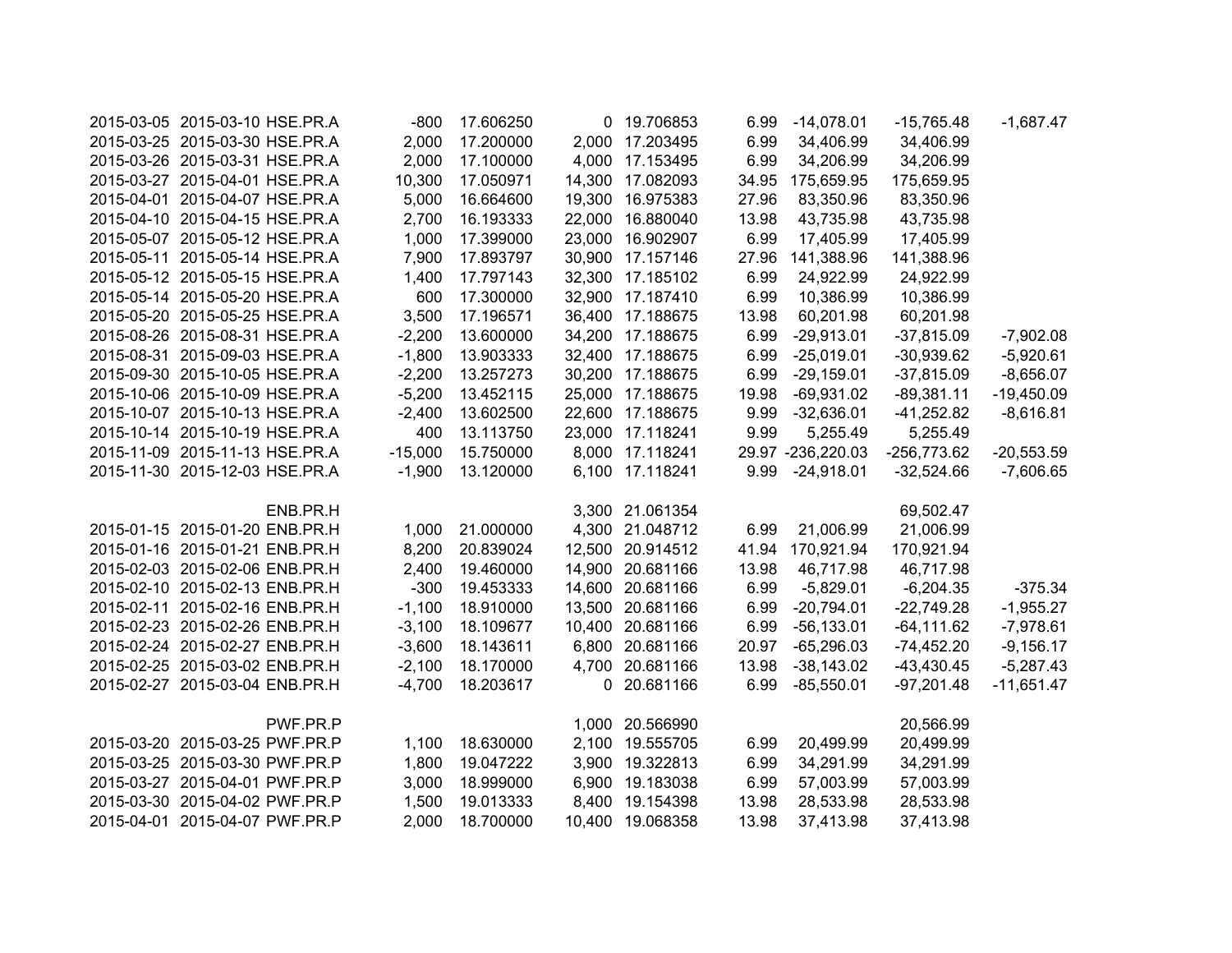| 2015-04-07 2015-04-10 PWF.PR.P | 700      | 18.180000 |        | 11,100 19.012965 | 6.99  | 12,732.99          | 12,732.99     |              |
|--------------------------------|----------|-----------|--------|------------------|-------|--------------------|---------------|--------------|
| 2015-04-08 2015-04-13 PWF.PR.P | 1,800    | 18.100000 | 12,900 | 18.886116        | 6.99  | 32,586.99          | 32,586.99     |              |
| 2015-04-10 2015-04-15 PWF.PR.P | 1,700    | 17.274706 | 14,600 | 18.698965        | 6.99  | 29,373.99          | 29,373.99     |              |
| 2015-04-16 2015-04-21 PWF.PR.P | 2,400    | 17.355000 | 17,000 | 18.510051        | 13.98 | 41,665.98          | 41,665.98     |              |
| 2015-04-17 2015-04-22 PWF.PR.P | 1,300    | 17.349231 | 18,300 | 18.427970        | 6.99  | 22,560.99          | 22,560.99     |              |
| 2015-05-01 2015-05-06 PWF.PR.P | 4,000    | 18.750000 | 22,300 | 18.486674        | 20.97 | 75,020.97          | 75,020.97     |              |
| 2015-06-02 2015-06-05 PWF.PR.P | 1,400    | 18.475714 | 23,700 | 18.486321        | 6.99  | 25,872.99          | 25,872.99     |              |
| 2015-06-03 2015-06-08 PWF.PR.P | 100      | 18.520000 | 23,800 | 18.486757        | 6.99  | 1,858.99           | 1,858.99      |              |
| 2015-06-04 2015-06-09 PWF.PR.P | 1,000    | 18.520000 | 24,800 | 18.488379        | 6.99  | 18,526.99          | 18,526.99     |              |
| 2015-06-05 2015-06-10 PWF.PR.P | 500      | 18.319000 | 25,300 | 18.485308        | 6.99  | 9,166.49           | 9,166.49      |              |
| 2015-07-16 2015-07-21 PWF.PR.P | $-1,500$ | 17.330000 | 23,800 | 18.485308        | 6.99  | $-25,988.01$       | $-27,727.96$  | $-1,739.95$  |
| 2015-09-01 2015-09-04 PWF.PR.P | $-300$   | 16.230000 | 23,500 | 18.485308        | 6.99  | $-4,862.01$        | $-5,545.59$   | $-683.58$    |
| 2015-09-23 2015-09-28 PWF.PR.P | $-3,600$ | 15.378889 | 19,900 | 18.485308        | 20.97 | $-55,343.03$       | $-66,547.11$  | $-11,204.08$ |
| 2015-10-14 2015-10-19 PWF.PR.P | $-1,600$ | 13.950000 | 18,300 | 18.485308        | 9.99  | $-22,310.01$       | $-29,576.49$  | $-7,266.48$  |
| 2015-10-27 2015-10-30 PWF.PR.P | $-700$   | 15.000000 |        | 17,600 18.485308 | 9.99  | $-10,490.01$       | $-12,939.72$  | $-2,449.71$  |
| 2015-11-04 2015-11-09 PWF.PR.P | $-1,000$ | 14.170000 |        | 16,600 18.485308 | 9.99  | $-14,160.01$       | $-18,485.31$  | $-4,325.30$  |
| 2015-11-17 2015-11-20 PWF.PR.P | $-3,500$ | 15.154286 |        | 13,100 18.485308 | 29.97 | $-53,010.03$       | $-64,698.58$  | $-11,688.55$ |
| 2015-11-20 2015-11-25 PWF.PR.P | $-2,500$ | 14.789200 |        | 10,600 18.485308 | 9.99  | $-36,963.01$       | $-46,213.27$  | $-9,250.26$  |
| 2015-11-26 2015-12-01 PWF.PR.P | $-1,600$ | 14.720000 | 9,000  | 18.485308        | 9.99  | $-23,542.01$       | $-29,576.49$  | $-6,034.48$  |
| AZP.PR.C                       |          |           |        | 2,700 12.561608  |       |                    | 33,916.34     |              |
| 2015-10-09 2015-10-15 AZP.PR.C | $-2,700$ | 12.501852 | 0      | 12.561608        | 9.99  | $-33,745.01$       | $-33,916.34$  | $-171.33$    |
| TRP.PR.F                       |          |           |        | 22,000 21.135649 |       |                    | 464,984.28    |              |
| 2015-01-02 2015-01-07 TRP.PR.F | $-7,500$ | 22.394000 |        | 14,500 21.135649 |       | 27.96 -167,927.04  | $-158,517.37$ | 9,409.67     |
| 2015-01-05 2015-01-08 TRP.PR.F | $-5,700$ | 22.080175 |        | 8,800 21.135649  |       | 27.96 - 125,829.04 | $-120,473.20$ | 5,355.84     |
| 2015-01-06 2015-01-09 TRP.PR.F | $-1,000$ | 21.881000 |        | 7,800 21.135649  |       | 6.99 -21,874.01    | $-21,135.65$  | 738.36       |
| 2015-01-07 2015-01-12 TRP.PR.F | $-1,400$ | 21.635714 |        | 6,400 21.135649  | 6.99  | $-30,283.01$       | $-29,589.91$  | 693.10       |
| 2015-01-08 2015-01-13 TRP.PR.F | $-2,500$ | 22.140000 |        | 3,900 21.135649  | 20.97 | $-55,329.03$       | $-52,839.12$  | 2,489.91     |
| 2015-01-09 2015-01-14 TRP.PR.F | $-3,900$ | 22.000769 |        | 0 21.135649      | 13.98 | $-85,789.02$       | $-82,429.03$  | 3,359.99     |
| 2015-01-28 2015-02-02 TRP.PR.F | 2,400    | 19.399583 |        | 2,400 19.405408  | 13.98 | 46,572.98          | 46,572.98     |              |
| 2015-01-29 2015-02-03 TRP.PR.F | 1,000    | 19.200000 |        | 3,400 19.347050  | 6.99  | 19,206.99          | 19,206.99     |              |
| 2015-02-03 2015-02-06 TRP.PR.F | 300      | 18.500000 |        | 3,700 19.280259  | 6.99  | 5,556.99           | 5,556.99      |              |
| 2015-02-04 2015-02-07 TRP.PR.F | 2,000    | 18.200000 |        | 5,700 18.903674  | 13.98 | 36,413.98          | 36,413.98     |              |
| 2015-02-06 2015-02-11 TRP.PR.F | 2,600    | 18.216923 |        | 8,300 18.690231  | 13.98 | 47,377.98          | 47,377.98     |              |
| 2015-02-09 2015-02-12 TRP.PR.F | 3,400    | 18.110294 | 11,700 | 18.522897        | 13.98 | 61,588.98          | 61,588.98     |              |
| 2015-02-10 2015-02-13 TRP.PR.F | 7,000    | 17.999714 |        | 18,700 18.328548 | 27.96 | 126,025.96         | 126,025.96    |              |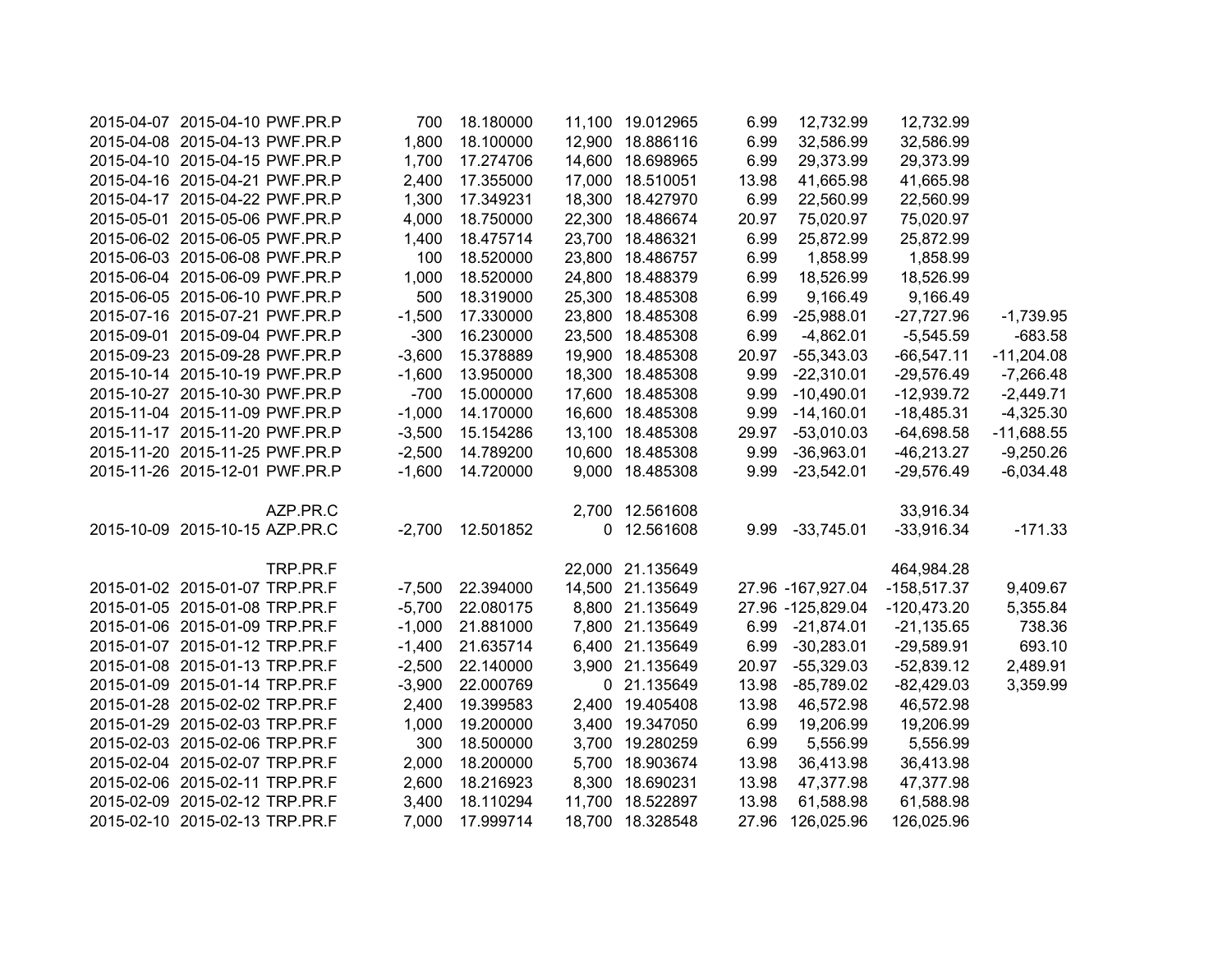| 2015-02-17 2015-02-20 TRP.PR.F | 3,200    | 18.493750 | 21,900 18.353326 | 13.98 | 59,193.98    | 59,193.98    |              |
|--------------------------------|----------|-----------|------------------|-------|--------------|--------------|--------------|
| 2015-02-18 2015-02-23 TRP.PR.F | 3,000    | 18.700000 | 24,900 18.395936 | 20.97 | 56,120.97    | 56,120.97    |              |
| 2015-03-25 2015-03-30 TRP.PR.F | 1,000    | 19.050000 | 25,900 18.421459 | 6.99  | 19,056.99    | 19,056.99    |              |
| 2015-06-29 2015-07-03 TRP.PR.F | $-3,000$ | 18.825000 | 22,900 18.421459 | 13.98 | $-56,461.02$ | $-55,264.38$ | 1,196.64     |
| 2015-08-18 2015-08-21 TRP.PR.F | $-1,500$ | 16.150000 | 21,400 18.421459 | 6.99  | $-24,218.01$ | $-27,632.19$ | $-3,414.18$  |
| 2015-08-21 2015-08-26 TRP.PR.F | $-1,400$ | 15.500000 | 20,000 18.421459 | 6.99  | $-21,693.01$ | $-25,790.04$ | $-4,097.03$  |
| 2015-08-24 2015-08-27 TRP.PR.F | $-1,500$ | 14.102667 | 18,500 18.421459 | 6.99  | $-21,147.01$ | $-27,632.19$ | $-6,485.18$  |
| 2015-08-25 2015-08-28 TRP.PR.F | $-1,500$ | 14.700000 | 17,000 18.421459 | 6.99  | $-22,043.01$ | $-27,632.19$ | $-5,589.18$  |
| 2015-10-22 2015-10-27 TRP.PR.F | $-4,100$ | 14.500000 | 12,900 18.421459 | 19.98 | $-59,430.02$ | $-75,527.98$ | $-16,097.96$ |
| 2015-12-21 2015-12-24 TRP.PR.F | 2,000    | 13.070000 | 14,900 17.703813 | 9.99  | 26,149.99    | 26,149.99    |              |
| 2015-12-22 2015-12-29 TRP.PR.F | 2,600    | 13.043077 | 17,500 17.012503 | 19.98 | 33,931.98    | 33,931.98    |              |
| 2015-12-23 2015-12-30 TRP.PR.F | 4,700    | 13.150000 | 22,200 16.195216 | 9.99  | 61,814.99    | 61,814.99    |              |
|                                |          |           |                  |       |              |              |              |
| 2015-01-08 2015-01-13 TRP.PR.B | 3,500    | 18.000000 | 3,500 18.003994  | 13.98 | 63,013.98    | 63,013.98    |              |
| 2015-01-29 2015-02-03 TRP.PR.B | 3,200    | 14.990000 | 6,700 16.566561  | 13.98 | 47,981.98    | 47,981.98    |              |
| 2015-02-09 2015-02-12 TRP.PR.B | $-1,600$ | 15.065000 | 5,100 16.566561  | 6.99  | $-24,097.01$ | $-26,506.50$ | $-2,409.49$  |
| 2015-02-10 2015-02-13 TRP.PR.B | $-800$   | 15.310000 | 4,300 16.566561  | 6.99  | $-12,241.01$ | $-13,253.25$ | $-1,012.24$  |
| 2015-02-11 2015-02-16 TRP.PR.B | $-300$   | 15.200000 | 4,000 16.566561  | 6.99  | $-4,553.01$  | $-4,969.97$  | $-416.96$    |
| 2015-02-17 2015-02-20 TRP.PR.B | $-3,200$ | 14.902188 | 800 16.566561    | 13.98 | $-47,673.02$ | $-53,013.00$ | $-5,339.97$  |
| 2015-03-20 2015-03-25 TRP.PR.B | 600      | 15.300000 | 1,400 16.028742  | 6.99  | 9,186.99     | 9,186.99     |              |
| 2015-03-24 2015-03-27 TRP.PR.B | 1,800    | 15.490000 | 3,200 15.727884  | 6.99  | 27,888.99    | 27,888.99    |              |
| 2015-03-25 2015-03-30 TRP.PR.B | 1,500    | 15.495333 | 4,700 15.655153  | 6.99  | 23,249.99    | 23,249.99    |              |
| 2015-03-30 2015-04-02 TRP.PR.B | 2,000    | 15.110000 | 6,700 15.494507  | 13.98 | 30,233.98    | 30,233.98    |              |
| 2015-04-01 2015-04-07 TRP.PR.B | 4,300    | 14.968140 | 11,000 15.290652 | 20.97 | 64,383.97    | 64,383.97    |              |
| 2015-04-10 2015-04-15 TRP.PR.B | $-1,000$ | 13.973000 | 10,000 15.290652 | 6.99  | $-13,966.01$ | $-15,290.65$ | $-1,324.64$  |
| 2015-04-16 2015-04-21 TRP.PR.B | $-2,700$ | 13.712593 | 7,300 15.290652  | 6.99  | $-37,017.01$ | $-41,284.76$ | $-4,267.75$  |
| 2015-04-24 2015-04-29 TRP.PR.B | $-1,000$ | 14.750000 | 6,300 15.290652  | 6.99  | $-14,743.01$ | $-15,290.65$ | $-547.64$    |
| 2015-05-07 2015-05-12 TRP.PR.B | $-1,000$ | 15.700000 | 5,300 15.290652  | 6.99  | $-15,693.01$ | $-15,290.65$ | 402.36       |
| 2015-05-11 2015-05-14 TRP.PR.B | $-3,100$ | 15.921290 | 2,200 15.290652  | 13.98 | $-49,342.02$ | $-47,401.02$ | 1,941.00     |
| 2015-05-12 2015-05-15 TRP.PR.B | $-2,200$ | 15.800000 | 0 15.290652      | 6.99  | $-34,753.01$ | $-33,639.43$ | 1,113.58     |
| 2015-01-21 2015-01-26 BNS.PR.Y | 200      | 22.900000 | 200 22.934950    | 6.99  | 4,586.99     | 4,586.99     |              |
| 2015-02-20 2015-02-25 BNS.PR.Y | 2,000    | 21.997000 | 2,200 22.085445  | 6.99  | 44,000.99    | 44,000.99    |              |
| 2015-03-17 2015-03-20 BNS.PR.Y | $-2,200$ | 22.300000 | 0 22.085445      | 6.99  | $-49,053.01$ | $-48,587.98$ | 465.03       |
| 2015-04-10 2015-04-15 BNS.PR.Y | 1,600    | 21.645625 | 1,600 21.649994  | 6.99  | 34,639.99    | 34,639.99    |              |
| 2015-04-13 2015-04-16 BNS.PR.Y | 1,100    | 21.640000 | 2,700 21.648511  | 6.99  | 23,810.99    | 23,810.99    |              |
| 2015-04-27 2015-04-30 BNS.PR.Y | $-1,200$ | 22.120833 | 1,500 21.648511  | 13.98 | $-26,531.02$ | $-25,978.21$ | 552.81       |
|                                |          |           |                  |       |              |              |              |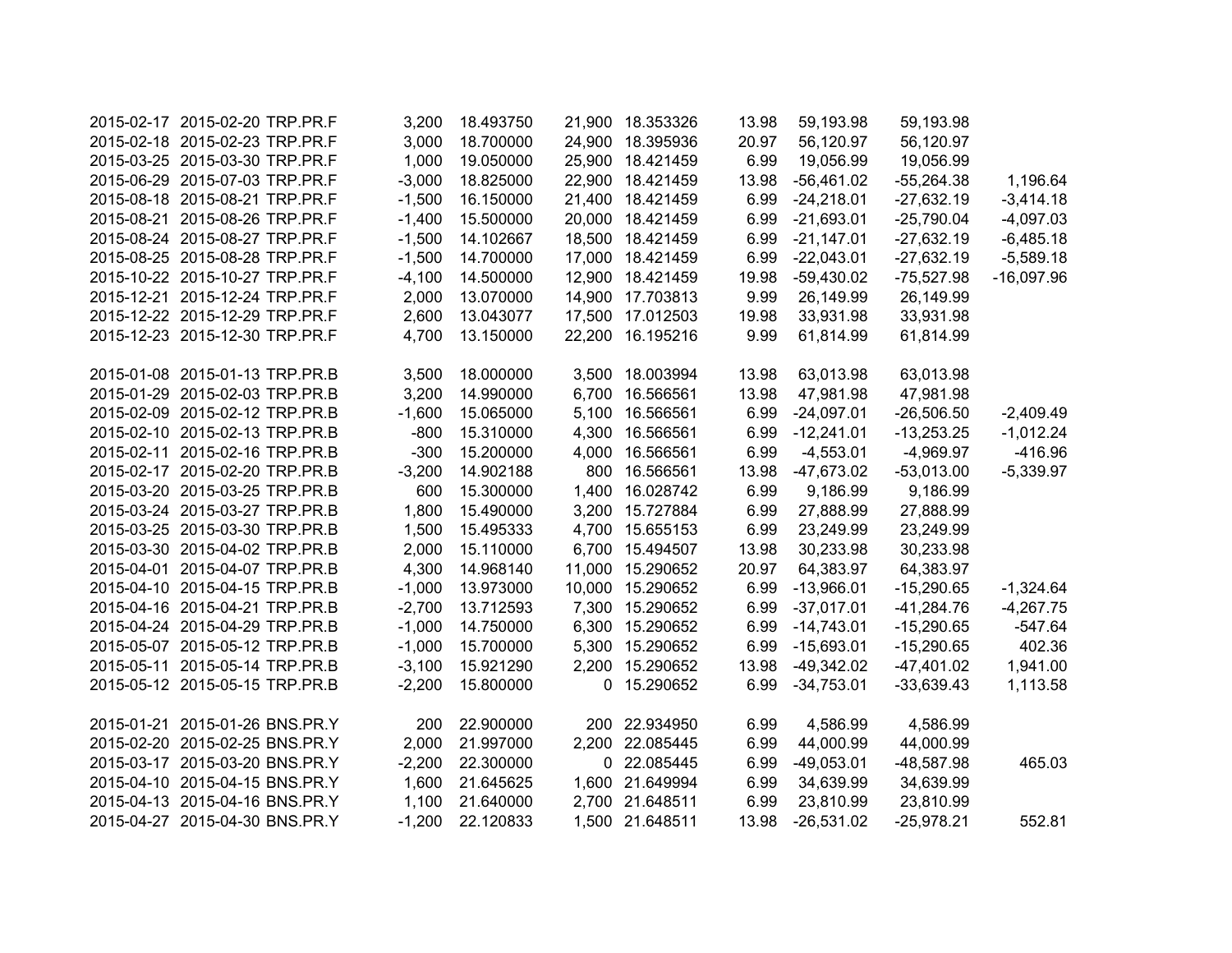| 2015-04-27 2015-04-30 BNS.PR.Y | 1,200    | 22.061667 |       | 2,700 21.837314  | 13.98 | 26,487.98         | 26,487.98     |             |
|--------------------------------|----------|-----------|-------|------------------|-------|-------------------|---------------|-------------|
| 2015-04-28 2015-05-01 BNS.PR.Y | $-1,400$ | 22.300000 |       | 1,300 21.837314  | 6.99  | $-31,213.01$      | $-30,572.24$  | 640.77      |
| 2015-04-29 2015-05-04 BNS.PR.Y | $-1,300$ | 22.493846 |       | 0 21.837314      | 6.99  | $-29,235.01$      | $-28,388.51$  | 846.50      |
|                                |          |           |       |                  |       |                   |               |             |
| 2015-01-22 2015-01-27 BNS.PR.Z | 3,200    | 24.052188 |       | 3,200 24.058741  | 20.97 | 76,987.97         | 76,987.97     |             |
| 2015-02-06 2015-02-11 BNS.PR.Z | 2,100    | 23.148095 |       | 5,300 23.700557  | 13.98 | 48,624.98         | 48,624.98     |             |
| 2015-02-17 2015-02-20 BNS.PR.Z | 1,700    | 23.200000 |       | 7,000 23.580990  | 13.98 | 39,453.98         | 39,453.98     |             |
| 2015-02-25 2015-03-02 BNS.PR.Z | 1,100    | 23.050000 |       | 8,100 23.509743  | 6.99  | 25,361.99         | 25,361.99     |             |
| 2015-03-05 2015-03-10 BNS.PR.Z | 1,000    | 23.140000 |       | 9,100 23.469880  | 6.99  | 23,146.99         | 23,146.99     |             |
| 2015-03-10 2015-03-13 BNS.PR.Z | $-1,000$ | 23.300000 |       | 8,100 23.469880  | 6.99  | $-23,293.01$      | $-23,469.88$  | $-176.87$   |
| 2015-03-11 2015-03-16 BNS.PR.Z | $-100$   | 23.370000 |       | 8,000 23.469880  | 6.99  | $-2,330.01$       | $-2,346.99$   | $-16.98$    |
| 2015-03-17 2015-03-20 BNS.PR.Z | $-100$   | 23.260000 |       | 7,900 23.469880  | 6.99  | $-2,319.01$       | $-2,346.99$   | $-27.98$    |
| 2015-03-18 2015-03-23 BNS.PR.Z | $-2,500$ | 23.309000 |       | 5,400 23.469880  | 13.98 | $-58,258.52$      | $-58,674.70$  | $-416.18$   |
| 2015-03-19 2015-03-24 BNS.PR.Z | $-2,400$ | 23.321667 |       | 3,000 23.469880  | 13.98 | $-55,958.02$      | $-56,327.71$  | $-369.69$   |
| 2015-04-01 2015-04-07 BNS.PR.Z | 4,900    | 23.777551 |       | 7,900 23.661599  | 6.99  | 116,516.99        | 116,516.99    |             |
| 2015-04-02 2015-04-08 BNS.PR.Z | 5,000    | 23.191600 |       | 12,900 23.479971 | 6.99  | 115,964.99        | 115,964.99    |             |
| 2015-04-06 2015-04-09 BNS.PR.Z | 5,900    | 23.169831 |       | 18,800 23.384499 | 34.95 | 136,736.95        | 136,736.95    |             |
| 2015-04-13 2015-04-16 BNS.PR.Z | 900      | 22.450000 |       | 19,700 23.342161 | 6.99  | 20,211.99         | 20,211.99     |             |
| 2015-04-14 2015-04-19 BNS.PR.Z | 100      | 22.350000 |       | 19,800 23.337503 | 6.99  | 2,241.99          | 2,241.99      |             |
| 2015-04-30 2015-05-05 BNS.PR.Z | $-3,800$ | 23.039737 |       | 16,000 23.337503 | 27.96 | $-87,523.04$      | $-88,682.51$  | $-1,159.47$ |
| 2015-05-01 2015-05-06 BNS.PR.Z | $-4,400$ | 23.197273 |       | 11,600 23.337503 |       | 20.97 -102,047.03 | $-102,685.01$ | $-637.98$   |
| 2015-05-05 2015-05-08 BNS.PR.Z | $-200$   | 23.460000 |       | 11,400 23.337503 | 6.99  | $-4,685.01$       | $-4,667.50$   | 17.51       |
| 2015-05-08 2015-05-13 BNS.PR.Z | $-1,400$ | 23.464286 |       | 10,000 23.337503 | 6.99  | $-32,843.01$      | $-32,672.50$  | 170.51      |
| 2015-05-13 2015-05-19 BNS.PR.Z | $-1,400$ | 23.780714 |       | 8,600 23.337503  | 6.99  | $-33,286.01$      | $-32,672.50$  | 613.51      |
| 2015-05-14 2015-05-20 BNS.PR.Z | $-1,700$ | 23.715882 |       | 6,900 23.337503  | 6.99  | $-40,310.01$      | $-39,673.75$  | 636.25      |
| 2015-05-19 2015-05-22 BNS.PR.Z | $-1,200$ | 23.770000 |       | 5,700 23.337503  | 6.99  | $-28,517.01$      | $-28,005.00$  | 512.01      |
| 2015-07-06 2015-07-09 BNS.PR.Z | $-600$   | 23.431667 |       | 5,100 23.337503  | 6.99  | $-14,052.01$      | $-14,002.50$  | 49.51       |
|                                |          |           |       |                  |       |                   |               |             |
| 2015-01-30 2015-02-04 FFH.PR.I | 300      | 19.000000 |       | 300 19.023300    | 6.99  | 5,706.99          | 5,706.99      |             |
| 2015-02-03 2015-02-06 FFH.PR.I | 2,000    | 19.282000 | 2,300 | 19.251296        | 6.99  | 38,570.99         | 38,570.99     |             |
| 2015-03-20 2015-03-25 FFH.PR.I | 300      | 18.503333 |       | 2,600 19.167681  | 6.99  | 5,557.99          | 5,557.99      |             |
| 2015-04-29 2015-05-04 FFH.PR.I | 1,300    | 18.727692 | 3,900 | 19.022810        | 6.99  | 24,352.99         | 24,352.99     |             |
| 2015-07-24 2015-07-29 FFH.PR.I | $-200$   | 15.795000 | 3,700 | 19.022810        | 6.99  | $-3,152.01$       | $-3,804.56$   | $-652.55$   |
| 2015-07-29 2015-08-04 FFH.PR.I | $-2,000$ | 15.502500 | 1,700 | 19.022810        | 6.99  | $-30,998.01$      | $-38,045.62$  | $-7,047.61$ |
| 2015-08-11 2015-08-13 FFH.PR.I | $-1,000$ | 15.357000 | 700   | 19.022810        | 6.99  | $-15,350.01$      | $-19,022.81$  | $-3,672.80$ |
| 2015-11-02 2015-11-05 FFH.PR.I | $-700$   | 16.232857 | 0     | 19.022810        | 9.99  | $-11,353.01$      | $-13,315.97$  | $-1,962.96$ |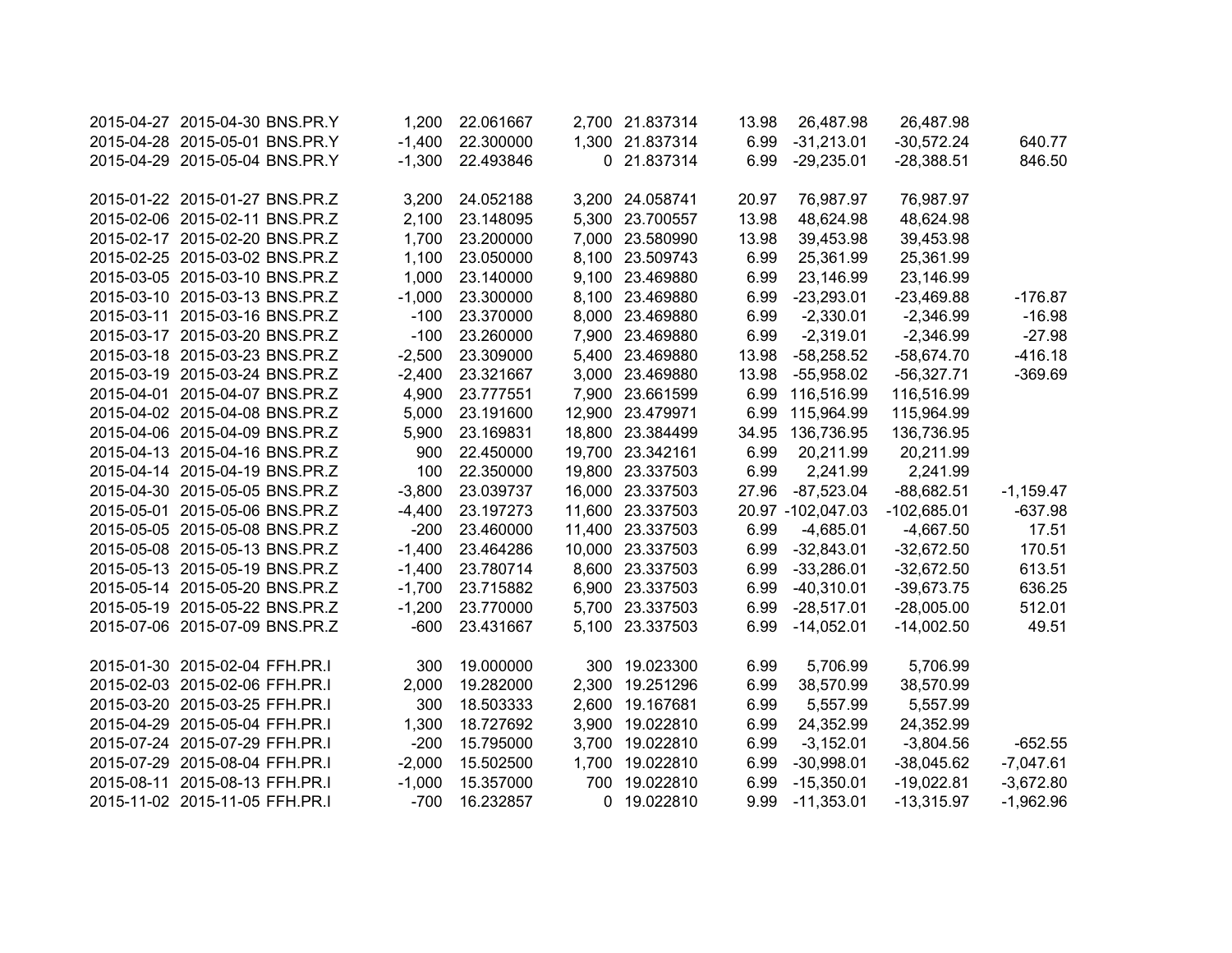| 2015-01-30 2015-02-04 ENB.PR.B | 1,000     | 20.050000 |        | 1,000 20.056990  | 6.99  | 20,056.99         | 20,056.99     |              |
|--------------------------------|-----------|-----------|--------|------------------|-------|-------------------|---------------|--------------|
| 2015-02-02 2015-02-05 ENB.PR.B | 1,100     | 19.811818 | 2,100  | 19.931895        | 6.99  | 21,799.99         | 21,799.99     |              |
| 2015-08-05 2015-08-10 ENB.PR.B | $-100$    | 15.900000 | 2,000  | 19.931895        | 6.99  | $-1,583.01$       | $-1,993.19$   | $-410.18$    |
| 2015-09-25 2015-09-30 ENB.PR.B | $-2,000$  | 14.450000 | 0      | 19.931895        | 6.99  | $-28,893.01$      | $-39,863.79$  | $-10,970.78$ |
|                                |           |           |        |                  |       |                   |               |              |
| 2015-01-30 2015-02-04 ENB.PR.Y | 800       | 20.150000 | 800    | 20.158738        | 6.99  | 16,126.99         | 16,126.99     |              |
| 2015-02-27 2015-03-04 ENB.PR.Y | 1,300     | 19.643846 | 2,100  | 19.843324        | 6.99  | 25,543.99         | 25,543.99     |              |
| 2015-10-13 2015-10-16 ENB.PR.Y | $-2,100$  | 15.009524 |        | 0 19.843324      | 9.99  | $-31,510.01$      | $-41,670.98$  | $-10,160.97$ |
| 2015-02-04 2015-02-07 BMO.PR.Q | 5,700     | 22.084912 |        | 5,700 22.089817  |       | 27.96 125,911.96  | 125,911.96    |              |
| 2015-03-10 2015-03-13 BMO.PR.Q | $-1,000$  | 23.440000 |        | 4,700 22.089817  | 6.99  | $-23,433.01$      | $-22,089.82$  | 1,343.19     |
| 2015-03-11 2015-03-16 BMO.PR.Q | $-1,700$  | 23.303529 |        | 3,000 22.089817  | 13.98 | $-39,602.02$      | $-37,552.69$  | 2,049.33     |
| 2015-03-13 2015-03-18 BMO.PR.Q | $-3,000$  | 23.519667 |        | 0 22.089817      | 6.99  | $-70,552.01$      | $-66,269.45$  | 4,282.56     |
| 2015-04-07 2015-04-10 BMO.PR.Q | 1,100     | 22.761818 |        | 1,100 22.768173  | 6.99  | 25,044.99         | 25,044.99     |              |
| 2015-04-13 2015-04-16 BMO.PR.Q | 1,100     | 22.370000 |        | 2,200 22.572264  | 6.99  | 24,613.99         | 24,613.99     |              |
| 2015-04-21 2015-04-24 BMO.PR.Q | 1,000     | 22.440000 |        | 3,200 22.533116  | 6.99  | 22,446.99         | 22,446.99     |              |
| 2015-04-22 2015-04-27 BMO.PR.Q | 2,200     | 22.500000 |        | 5,400 22.522213  | 13.98 | 49,513.98         | 49,513.98     |              |
| 2015-04-23 2015-04-28 BMO.PR.Q | 3,500     | 22.460286 |        | 8,900 22.499430  | 13.98 | 78,624.98         | 78,624.98     |              |
| 2015-04-24 2015-04-29 BMO.PR.Q | 400       | 22.500000 |        | 9,300 22.500207  | 6.99  | 9,006.99          | 9,006.99      |              |
| 2015-04-28 2015-05-01 BMO.PR.Q | 2,900     | 22.866552 |        | 12,200 22.588435 | 13.98 | 66,326.98         | 66,326.98     |              |
| 2015-04-29 2015-05-04 BMO.PR.Q | 1,300     | 22.942308 |        | 13,500 22.623029 | 6.99  | 29,831.99         | 29,831.99     |              |
| 2015-04-30 2015-05-05 BMO.PR.Q | $-2,600$  | 23.015000 |        | 10,900 22.623029 | 13.98 | $-59,825.02$      | $-58,819.88$  | 1,005.14     |
| 2015-05-11 2015-05-14 BMO.PR.Q | $-4,300$  | 23.360000 |        | 6,600 22.623029  |       | 20.97 -100,427.03 | $-97,279.02$  | 3,148.01     |
| 2015-07-03 2015-07-08 BMO.PR.Q | 3,700     | 23.593243 |        | 10,300 22.972231 | 6.99  | 87,301.99         | 87,301.99     |              |
| 2015-07-15 2015-07-20 BMO.PR.Q | 1,100     | 22.844545 |        | 11,400 22.960524 | 6.99  | 25,135.99         | 25,135.99     |              |
| 2015-07-16 2015-07-21 BMO.PR.Q | 3,700     | 23.025676 |        | 15,100 22.977877 | 20.97 | 85,215.97         | 85,215.97     |              |
| 2015-07-22 2015-07-27 BMO.PR.Q | $-2,200$  | 23.300000 |        | 12,900 22.977877 | 13.98 | $-51,246.02$      | $-50,551.33$  | 694.69       |
| 2015-07-23 2015-07-28 BMO.PR.Q | $-1,500$  | 23.318667 |        | 11,400 22.977877 | 6.99  | $-34,971.01$      | $-34,466.82$  | 504.20       |
| 2015-08-18 2015-08-21 BMO.PR.Q | 1,500     | 22.532667 |        | 12,900 22.926650 | 6.99  | 33,805.99         | 33,805.99     |              |
| 2015-08-19 2015-08-24 BMO.PR.Q | 1,500     | 22.598667 |        | 14,400 22.892971 | 6.99  | 33,904.99         | 33,904.99     |              |
| 2015-08-20 2015-08-25 BMO.PR.Q | 1,200     | 22.500000 | 15,600 | 22.863190        | 6.99  | 27,006.99         | 27,006.99     |              |
| 2015-11-09 2015-11-13 BMO.PR.Q | $-1,200$  | 21.230000 | 14,400 | 22.863190        | 9.99  | $-25,466.01$      | $-27,435.83$  | $-1,969.82$  |
| 2015-11-10 2015-11-16 BMO.PR.Q | $-3,800$  | 21.176842 | 10,600 | 22.863190        | 29.97 | $-80,442.03$      | $-86,880.12$  | $-6,438.09$  |
| 2015-11-11 2015-11-16 BMO.PR.Q | $-10,600$ | 21.202830 |        | 0 22.863190      |       | 59.94 -224,690.06 | $-242,349.82$ | $-17,659.76$ |
| 2015-02-10 2015-02-13 ENB.PR.F | 700       | 21.270000 |        | 700 21.279986    | 6.99  | 14,895.99         | 14,895.99     |              |
| 2015-02-11 2015-02-16 ENB.PR.F | 1,000     | 20.844000 |        | 1,700 21.027635  | 6.99  | 20,850.99         | 20,850.99     |              |
|                                |           |           |        |                  |       |                   |               |              |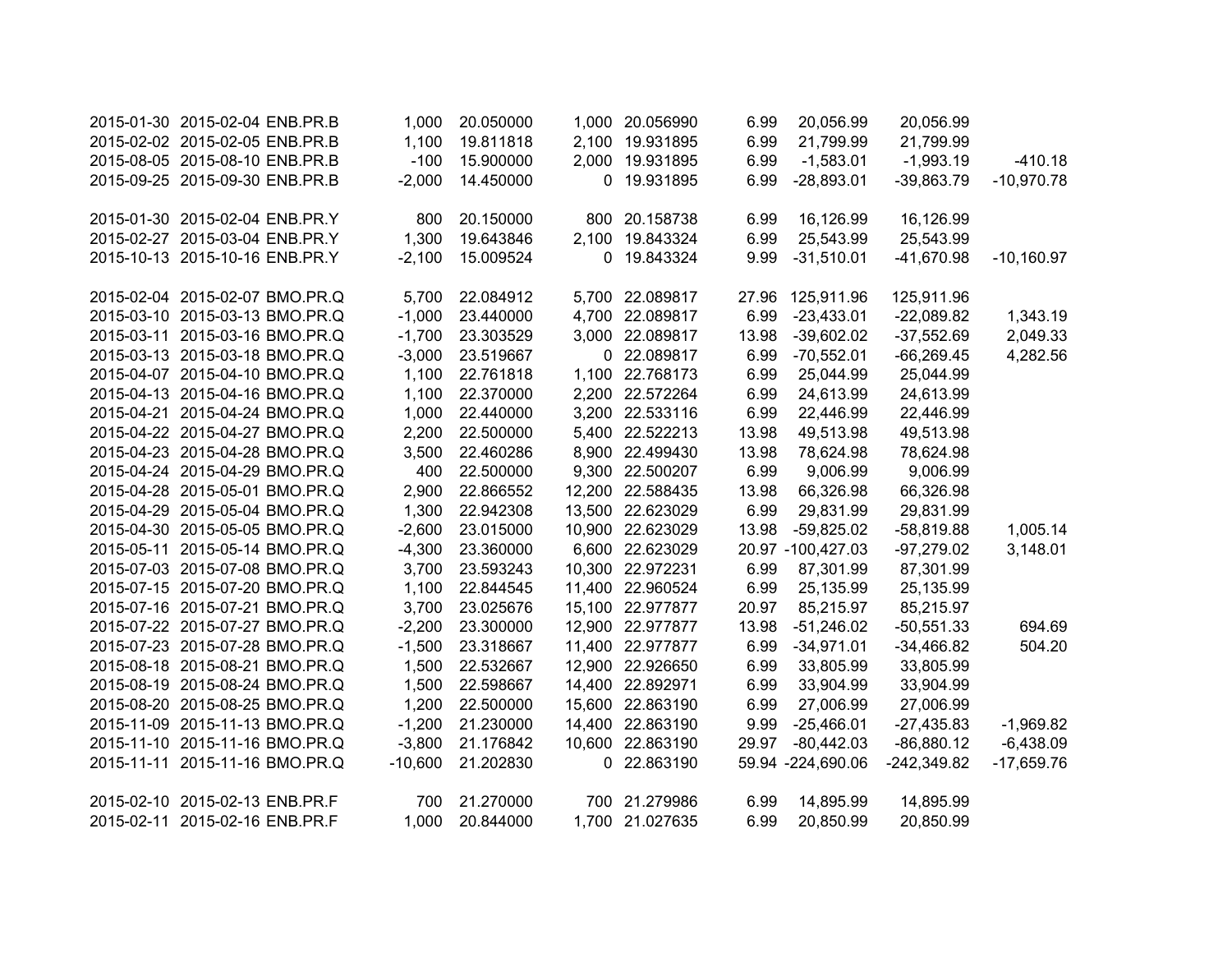| 2015-08-19 2015-08-24 ENB.PR.F | $-1,700$ | 15.764706 |             | 0 21.027635      | 6.99  | $-26,793.01$     | $-35,746.98$ | $-8,953.97$ |
|--------------------------------|----------|-----------|-------------|------------------|-------|------------------|--------------|-------------|
| 2015-02-17 2015-02-20 CU.PR.G  | 200      | 23.500000 |             | 200 23.534950    | 6.99  | 4,706.99         | 4,706.99     |             |
| 2015-02-20 2015-02-25 CU.PR.G  | 2,000    | 23.742000 |             | 2,200 23.726355  | 6.99  | 47,490.99        | 47,490.99    |             |
| 2015-02-23 2015-02-26 CU.PR.G  | $-1,000$ | 23.780000 |             | 1,200 23.726355  | 6.99  | $-23,773.01$     | $-23,726.35$ | 46.66       |
| 2015-02-27 2015-03-04 CU.PR.G  | $-1,200$ | 23.800000 |             | 0 23.726355      | 6.99  | $-28,553.01$     | $-28,471.63$ | 81.38       |
| 2015-07-03 2015-07-08 CU.PR.G  | 100      | 22.110000 |             | 100 22.179900    | 6.99  | 2,217.99         | 2,217.99     |             |
| 2015-08-25 2015-08-28 CU.PR.G  | 100      | 20.410000 |             | 200 21.329900    | 6.99  | 2,047.99         | 2,047.99     |             |
| 2015-08-27 2015-09-01 CU.PR.G  | 1,000    | 20.500000 |             | 1,200 20.644142  | 6.99  | 20,506.99        | 20,506.99    |             |
| 2015-08-28 2015-09-02 CU.PR.G  | 1,200    | 20.500000 |             | 2,400 20.574983  | 6.99  | 24,606.99        | 24,606.99    |             |
| 2015-09-30 2015-10-05 CU.PR.G  | 1,400    | 20.000000 |             | 3,800 20.364987  | 6.99  | 28,006.99        | 28,006.99    |             |
| 2015-11-03 2015-11-06 CU.PR.G  | 3,000    | 20.943000 |             | 6,800 20.621462  | 9.99  | 62,838.99        | 62,838.99    |             |
| 2015-11-10 2015-11-14 CU.PR.G  | 3,900    | 20.800000 |             | 10,700 20.687470 | 9.99  | 81,129.99        | 81,129.99    |             |
| 2015-11-11 2015-11-16 CU.PR.G  | 10,400   | 20.961346 |             | 21,100 20.825302 |       | 59.94 218,057.94 | 218,057.94   |             |
| 2015-02-19 2015-02-24 CU.PR.F  | 3,200    | 23.742188 |             | 3,200 23.746557  | 13.98 | 75,988.98        | 75,988.98    |             |
| 2015-03-09 2015-03-12 CU.PR.F  | 1,000    | 23.610000 |             | 4,200 23.715708  | 6.99  | 23,616.99        | 23,616.99    |             |
| 2015-03-18 2015-03-23 CU.PR.F  | $-700$   | 23.754286 |             | 3,500 23.715708  | 6.99  | $-16,621.01$     | $-16,601.00$ | 20.01       |
| 2015-03-20 2015-03-25 CU.PR.F  | $-1,000$ | 24.080000 |             | 2,500 23.715708  | 6.99  | $-24,073.01$     | $-23,715.71$ | 357.30      |
| 2015-03-24 2015-03-27 CU.PR.F  | $-1,600$ | 23.903750 |             | 900 23.715708    | 13.98 | $-38,232.02$     | $-37,945.13$ | 286.89      |
| 2015-03-25 2015-03-30 CU.PR.F  | $-900$   | 23.885556 |             | 0 23.715708      | 6.99  | $-21,490.01$     | $-21,344.14$ | 145.87      |
| 2015-08-27 2015-09-01 CU.PR.F  | 1,000    | 20.500000 |             | 1,000 20.506990  | 6.99  | 20,506.99        | 20,506.99    |             |
| 2015-09-24 2015-09-29 CU.PR.F  | 1,300    | 20.250000 |             | 2,300 20.364774  | 6.99  | 26,331.99        | 26,331.99    |             |
| 2015-09-25 2015-09-30 CU.PR.F  | 1,200    | 20.220000 |             | 3,500 20.317134  | 6.99  | 24,270.99        | 24,270.99    |             |
| 2015-10-14 2015-10-19 CU.PR.F  | 1,000    | 19.797000 |             | 4,500 20.203769  | 9.99  | 19,806.99        | 19,806.99    |             |
| 2015-02-23 2015-02-26 ENB.PR.T | 1,000    | 19.800000 |             | 1,000 19.806990  | 6.99  | 19,806.99        | 19,806.99    |             |
| 2015-02-24 2015-02-27 ENB.PR.T | 2,200    | 20.171818 | 3,200       | 20.062178        | 13.98 | 44,391.98        | 44,391.98    |             |
| 2015-02-25 2015-03-02 ENB.PR.T | 3,100    | 20.160000 |             | 6,300 20.112532  | 13.98 | 62,509.98        | 62,509.98    |             |
| 2015-02-27 2015-03-04 ENB.PR.T | 2,200    | 20.223182 | 8,500       | 20.142815        | 13.98 | 44,504.98        | 44,504.98    |             |
| 2015-02-23 2015-02-26 ENB.PR.P | 1,000    | 19.970000 |             | 1,000 19.976990  | 6.99  | 19,976.99        | 19,976.99    |             |
| 2015-05-01 2015-05-06 ENB.PR.P | $-300$   | 21.240000 | 700         | 19.976990        | 6.99  | $-6,365.01$      | $-5,993.10$  | 371.91      |
| 2015-09-30 2015-10-05 ENB.PR.P | $-700$   | 15.031429 | $\mathbf 0$ | 19.976990        | 6.99  | $-10,515.01$     | $-13,983.89$ | $-3,468.88$ |
| 2015-02-23 2015-02-26 DFN.PR.A | 2,600    | 10.290000 |             | 2,600 10.292688  | 6.99  | 26,760.99        | 26,760.99    |             |
| 2015-02-24 2015-02-27 DFN.PR.A | 2,500    | 10.290000 |             | 5,100 10.292741  | 6.99  | 25,731.99        | 25,731.99    |             |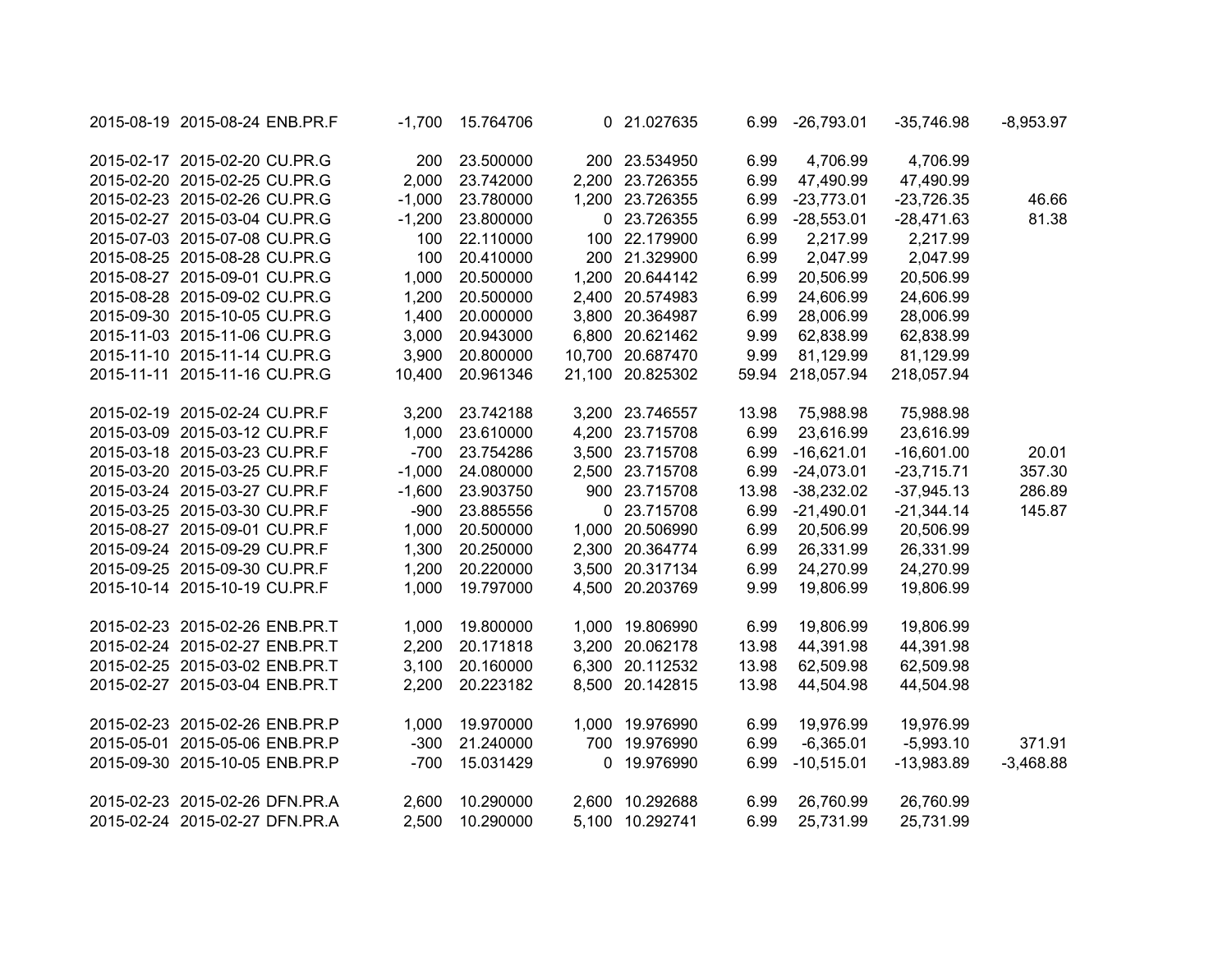| 2015-02-25 2015-03-02 DFN.PR.A | 4,300    | 10.250000 | 9,400       | 10.273933       | 6.99  | 44,081.99    | 44,081.99    |              |
|--------------------------------|----------|-----------|-------------|-----------------|-------|--------------|--------------|--------------|
| 2015-03-20 2015-03-25 DFN.PR.A | $-3,500$ | 10.250000 | 5,900       | 10.273933       | 6.99  | $-35,868.01$ | $-35,958.77$ | $-90.76$     |
| 2015-04-02 2015-04-08 DFN.PR.A | $-5,900$ | 10.251695 | 0           | 10.273933       | 13.98 | $-60,471.02$ | $-60,616.20$ | $-145.18$    |
|                                |          |           |             |                 |       |              |              |              |
| 2015-02-24 2015-02-27 ENB.PR.N | 1,900    | 20.706842 |             | 1,900 20.710521 | 6.99  | 39,349.99    | 39,349.99    |              |
| 2015-05-01 2015-05-06 ENB.PR.N | 1,000    | 21.470000 | 2,900       | 20.974821       | 6.99  | 21,476.99    | 21,476.99    |              |
| 2015-08-19 2015-08-24 ENB.PR.N | 1,500    | 16.900000 | 4,400       | 19.587266       | 6.99  | 25,356.99    | 25,356.99    |              |
| 2015-11-03 2015-11-06 ENB.PR.N | $-1,500$ | 17.850000 |             | 2,900 19.587266 | 9.99  | $-26,765.01$ | $-29,380.90$ | $-2,615.89$  |
|                                |          |           |             |                 |       |              |              |              |
| 2015-02-27 2015-03-04 OSP.PR.A | 1,900    | 10.160000 |             | 1,900 10.163679 | 6.99  | 19,310.99    | 19,310.99    |              |
| 2015-03-02 2015-03-05 OSP.PR.A | 2,000    | 10.170000 |             | 3,900 10.168713 | 6.99  | 20,346.99    | 20,346.99    |              |
| 2015-03-03 2015-03-06 OSP.PR.A | 2,500    | 10.200000 |             | 6,400 10.182027 | 6.99  | 25,506.99    | 25,506.99    |              |
| 2015-03-23 2015-03-26 OSP.PR.A | $-1,000$ | 10.250000 |             | 5,400 10.182027 | 6.99  | $-10,243.01$ | $-10,182.03$ | 60.98        |
| 2015-03-24 2015-03-27 OSP.PR.A | $-2,000$ | 10.250000 |             | 3,400 10.182027 | 6.99  | $-20,493.01$ | $-20,364.05$ | 128.96       |
| 2015-04-07 2015-04-10 OSP.PR.A | $-3,400$ | 10.220000 |             | 0 10.182027     | 6.99  | $-34,741.01$ | $-34,618.89$ | 122.12       |
| 2015-03-10 2015-03-13 BAM.PR.X | 1,300    | 19.133077 |             | 1,300 19.138454 | 6.99  | 24,879.99    | 24,879.99    |              |
| 2015-03-13 2015-03-18 BAM.PR.X | 1,000    | 18.926000 | 2,300       | 19.049122       | 6.99  | 18,932.99    | 18,932.99    |              |
| 2015-04-21 2015-04-24 BAM.PR.X | $-2,300$ | 16.511739 | $\mathbf 0$ | 19.049122       | 13.98 | $-37,963.02$ | $-43,812.98$ |              |
|                                |          |           |             |                 |       |              |              | $-5,849.96$  |
| 2015-04-30 2015-05-05 BAM.PR.X | 7,600    | 18.505395 | 7,600       | 18.508154       | 20.97 | 140,661.97   | 140,661.97   |              |
| 2015-05-01 2015-05-06 BAM.PR.X | 1,900    | 18.839474 | 9,500       | 18.575890       | 13.98 | 35,808.98    | 35,808.98    |              |
| 2015-05-05 2015-05-08 BAM.PR.X | 2,300    | 18.009130 | 11,800      | 18.466604       | 13.98 | 41,434.98    | 41,434.98    |              |
| 2015-05-12 2015-05-15 BAM.PR.X | 400      | 18.620000 | 12,200      | 18.472207       | 6.99  | 7,454.99     | 7,454.99     |              |
| 2015-05-19 2015-05-22 BAM.PR.X | 800      | 18.742500 | 13,000      | 18.489378       | 6.99  | 15,000.99    | 15,000.99    |              |
| 2015-06-01 2015-06-03 BAM.PR.X | 400      | 18.170000 | 13,400      | 18.480366       | 6.99  | 7,274.99     | 7,274.99     |              |
| 2015-07-22 2015-07-27 BAM.PR.X | 1,500    | 17.202000 | 14,900      | 18.352140       | 6.99  | 25,809.99    | 25,809.99    |              |
| 2015-08-14 2015-08-19 BAM.PR.X | $-100$   | 15.970000 | 14,800      | 18.352140       | 6.99  | $-1,590.01$  | $-1,835.21$  | $-245.20$    |
| 2015-08-20 2015-08-25 BAM.PR.X | $-2,000$ | 15.454000 | 12,800      | 18.352140       | 6.99  | $-30,901.01$ | $-36,704.28$ | $-5,803.27$  |
| 2015-08-24 2015-08-27 BAM.PR.X | $-2,700$ | 15.210000 | 10,100      | 18.352140       | 13.98 | $-41,053.02$ | $-49,550.78$ | $-8,497.76$  |
| 2015-08-25 2015-08-28 BAM.PR.X | $-900$   | 14.720000 | 9,200       | 18.352140       | 6.99  | $-13,241.01$ | $-16,516.93$ | $-3,275.92$  |
| 2015-08-28 2015-09-02 BAM.PR.X | $-2,500$ | 14.980000 | 6,700       | 18.352140       | 6.99  | $-37,443.01$ | $-45,880.35$ | $-8,437.34$  |
| 2015-09-02 2015-09-08 BAM.PR.X | $-300$   | 14.990000 | 6,400       | 18.352140       | 6.99  | $-4,490.01$  | $-5,505.64$  | $-1,015.63$  |
| 2015-09-03 2015-09-09 BAM.PR.X | $-1,400$ | 15.140000 | 5,000       | 18.352140       | 6.99  | $-21,189.01$ | $-25,693.00$ | $-4,503.99$  |
| 2015-09-08 2015-09-11 BAM.PR.X | $-3,600$ | 15.018889 | 1,400       | 18.352140       | 13.98 | $-54,054.02$ | $-66,067.71$ | $-12,013.68$ |
| 2015-09-11 2015-09-16 BAM.PR.X | $-1,400$ | 15.450000 | 0           | 18.352140       | 6.99  | $-21,623.01$ | $-25,693.00$ | $-4,069.99$  |
| 2015-03-18 2015-03-23 BAM.PR.N | 1,800    | 22.800000 |             | 1,800 22.803883 | 6.99  | 41,046.99    | 41,046.99    |              |
|                                |          |           |             |                 |       |              |              |              |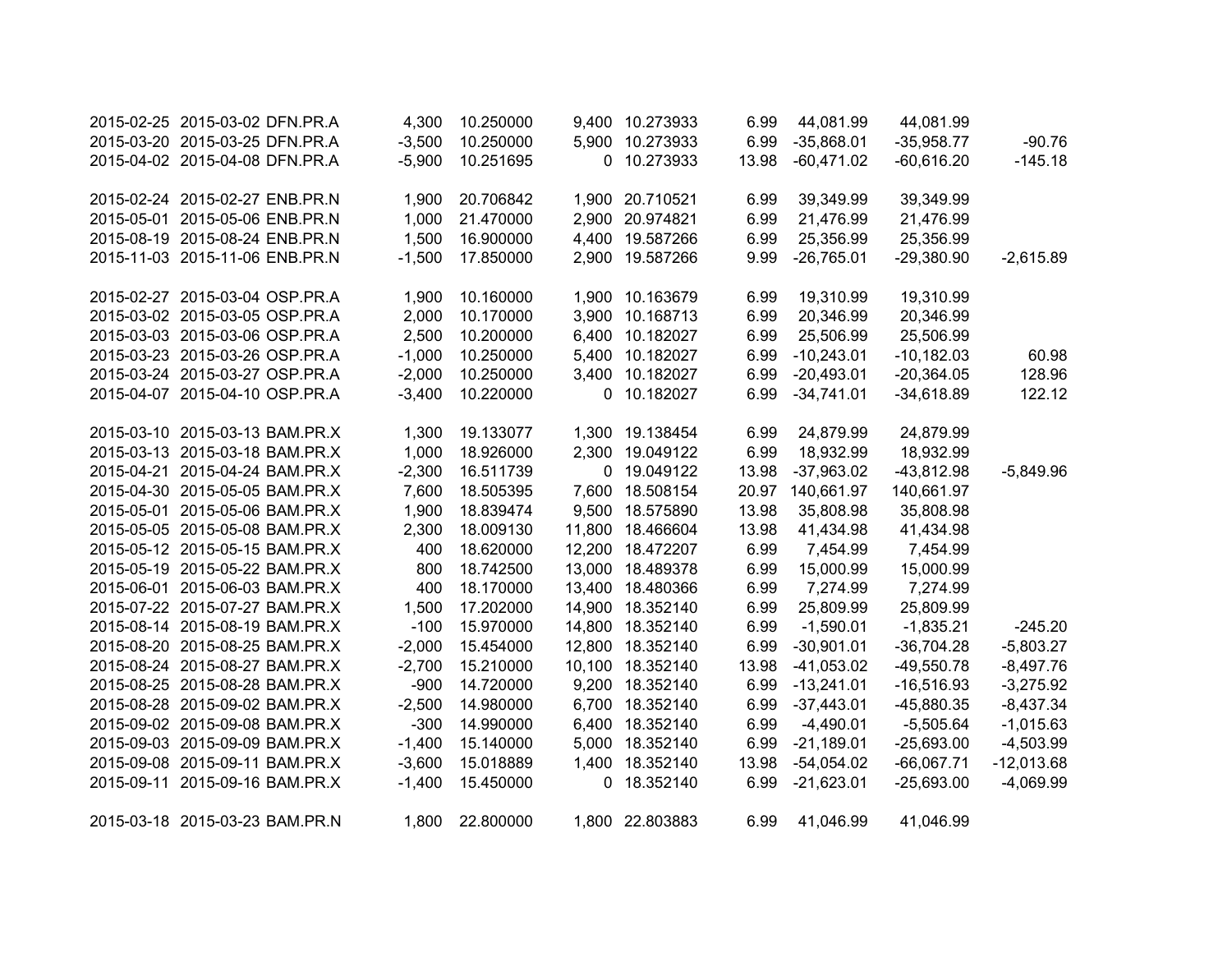| 2015-06-17 2015-06-22 BAM.PR.N | 1,700     | 21.488235 |       | 3,500 22.168848  | 13.98 | 36,543.98         | 36,543.98     |              |
|--------------------------------|-----------|-----------|-------|------------------|-------|-------------------|---------------|--------------|
| 2015-06-18 2015-06-23 BAM.PR.N | 100       | 21.180000 |       | 3,600 22.143322  | 6.99  | 2,124.99          | 2,124.99      |              |
| 2015-07-23 2015-07-29 BAM.PR.N | 1,800     | 21.018889 |       | 5,400 21.769806  | 6.99  | 37,840.99         | 37,840.99     |              |
| 2015-08-05 2015-08-10 BAM.PR.N | $-5,400$  | 21.504074 |       | 0 21.769806      |       | 27.96 -116,094.04 | $-117,556.95$ | $-1,462.91$  |
| 2015-03-20 2015-03-25 CPX.PR.C | 1,700     | 20.999412 |       | 1,700 21.007636  | 13.98 | 35,712.98         | 35,712.98     |              |
| 2015-03-23 2015-03-26 CPX.PR.C | 1,100     | 21.000000 |       | 2,800 21.009629  | 13.98 | 23,113.98         | 23,113.98     |              |
| 2015-03-24 2015-03-27 CPX.PR.C | 1,000     | 20.741000 |       | 3,800 20.940776  | 6.99  | 20,747.99         | 20,747.99     |              |
| 2015-08-25 2015-08-28 CPX.PR.C | $-1,500$  | 16.400000 |       | 2,300 20.940776  | 6.99  | $-24,593.01$      | $-31,411.16$  | $-6,818.15$  |
| 2015-08-28 2015-09-02 CPX.PR.C | $-500$    | 17.000000 |       | 1,800 20.940776  | 6.99  | $-8,493.01$       | $-10,470.39$  | $-1,977.38$  |
| 2015-09-25 2015-09-30 CPX.PR.C | $-1,800$  | 15.840000 |       | 0 20.940776      | 6.99  | $-28,505.01$      | $-37,693.40$  | $-9,188.39$  |
| 2015-03-20 2015-03-25 SLF.PR.H | 3,500     | 22.409714 |       | 3,500 22.415705  | 20.97 | 78,454.97         | 78,454.97     |              |
| 2015-03-24 2015-03-27 SLF.PR.H | 2,000     | 22.600000 |       | 5,500 22.483993  | 6.99  | 45,206.99         | 45,206.99     |              |
| 2015-03-30 2015-04-02 SLF.PR.H | 400       | 22.700000 |       | 5,900 22.499822  | 6.99  | 9,086.99          | 9,086.99      |              |
| 2015-03-31 2015-04-06 SLF.PR.H | 600       | 22.600000 |       | 6,500 22.510144  | 6.99  | 13,566.99         | 13,566.99     |              |
| 2015-06-01 2015-06-03 SLF.PR.H | 1,200     | 21.910833 |       | 7,700 22.417653  | 6.99  | 26,299.99         | 26,299.99     |              |
| 2015-07-02 2015-07-07 SLF.PR.H | 5,000     | 20.942000 |       | 12,700 21.838417 |       | 21.97 104,731.97  | 104,731.97    |              |
| 2015-11-09 2015-11-13 SLF.PR.H | $-12,700$ | 19.000079 |       | 0 21.838417      |       | 59.94 -241,241.06 | $-277,347.90$ | $-36,106.84$ |
| 2015-03-23 2015-03-26 MFC.PR.M | 1,500     | 24.832000 |       | 1,500 24.841320  | 13.98 | 37,261.98         | 37,261.98     |              |
| 2015-04-01 2015-04-07 MFC.PR.M | 900       | 24.220000 |       | 2,400 24.611238  | 6.99  | 21,804.99         | 21,804.99     |              |
| 2015-05-20 2015-05-25 MFC.PR.M | $-2,400$  | 24.500000 |       | 0 24.611238      | 6.99  | $-58,793.01$      | $-59,066.97$  | $-273.96$    |
| 2015-03-23 2015-03-26 MFC.PR.K | 100       | 24.450000 |       | 100 24.519900    | 6.99  | 2,451.99          | 2,451.99      |              |
| 2015-11-12 2015-11-17 MFC.PR.K | 1,300     | 20.000000 |       | 1,400 20.329986  | 9.99  | 26,009.99         | 26,009.99     |              |
| 2015-03-24 2015-03-27 MFC.PR.N | 1,000     | 24.630000 |       | 1,000 24.636990  | 6.99  | 24,636.99         | 24,636.99     |              |
| 2015-03-27 2015-04-01 MFC.PR.N | $-1,000$  | 24.604000 |       | 0 24.636990      | 6.99  | $-24,597.01$      | $-24,636.99$  | $-39.98$     |
| 2015-04-17 2015-04-22 MFC.PR.N | 1,100     | 22.170000 |       | 1,100 22.176355  | 6.99  | 24,393.99         | 24,393.99     |              |
| 2015-10-28 2015-11-02 MFC.PR.N | $-1,100$  | 20.622727 |       | 0 22.176355      | 9.99  | $-22,675.01$      | $-24,393.99$  | $-1,718.98$  |
| 2015-04-02 2015-04-08 AIM.PR.A | 2,400     | 19.550000 |       | 2,400 19.552913  | 6.99  | 46,926.99         | 46,926.99     |              |
| 2015-04-06 2015-04-09 AIM.PR.A | 1,200     | 19.739167 | 3,600 | 19.616939        | 6.99  | 23,693.99         | 23,693.99     |              |
| 2015-04-10 2015-04-15 TRP.PR.C | 1,700     | 15.840000 |       | 1,700 15.844112  | 6.99  | 26,934.99         | 26,934.99     |              |
| 2015-04-24 2015-04-29 TRP.PR.C | $-1,700$  | 16.771765 |       | 0 15.844112      | 6.99  | $-28,505.01$      | $-26,934.99$  | 1,570.02     |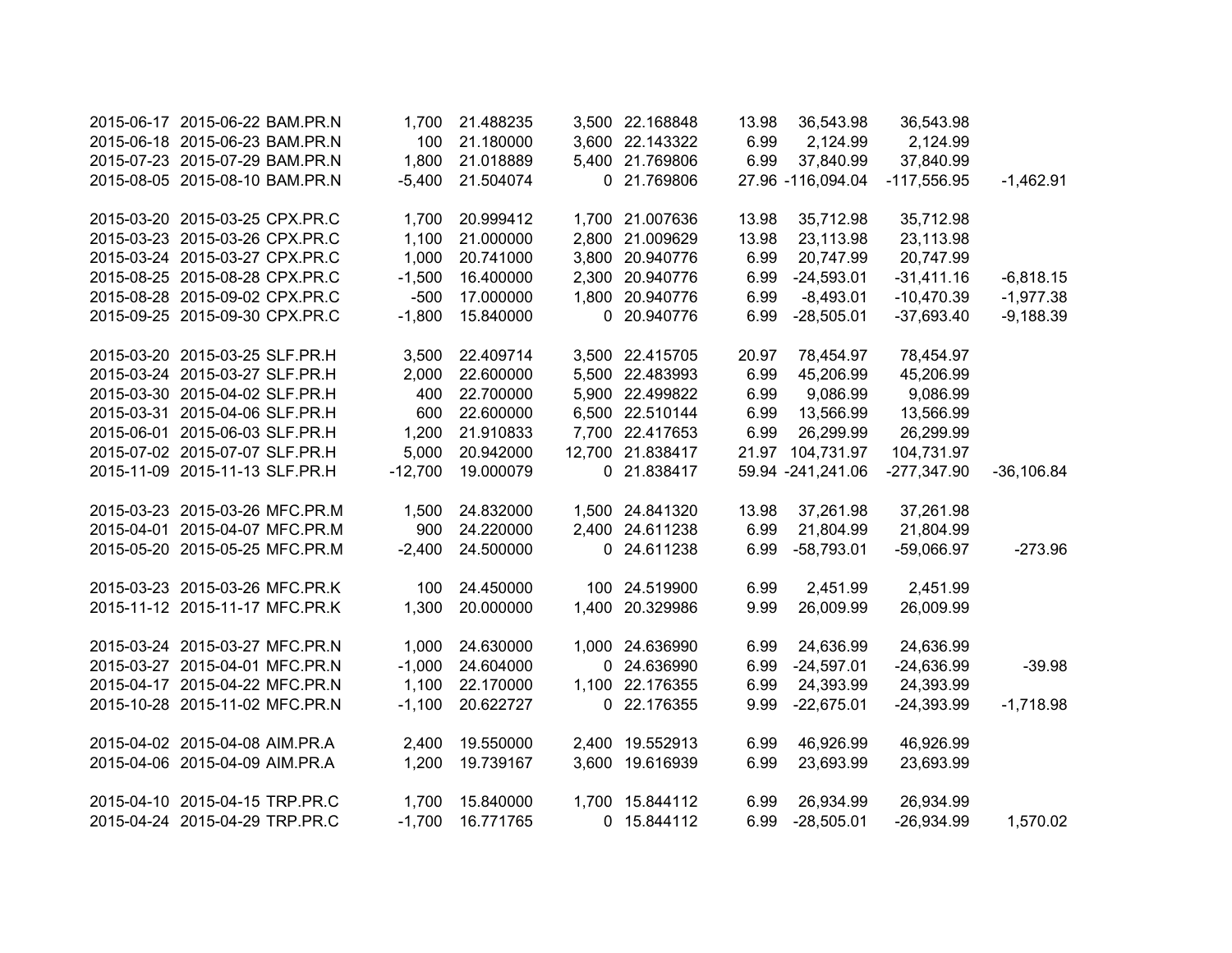| 2015-04-14 2015-04-19 BCE.PR.F | 2,600    | 16.670000 |        | 2,600 16.675377  | 13.98 | 43,355.98    | 43,355.98    |               |
|--------------------------------|----------|-----------|--------|------------------|-------|--------------|--------------|---------------|
| 2015-04-21 2015-04-24 BCE.PR.F | 1,000    | 16.270000 | 3,600  | 16.564714        | 6.99  | 16,276.99    | 16,276.99    |               |
| 2015-09-23 2015-09-28 BCE.PR.F | 200      | 14.530000 |        | 3,800 16.459463  | 6.99  | 2,912.99     | 2,912.99     |               |
| 2015-04-20 2015-04-23 INE.PR.A | 1,000    | 16.000000 |        | 1,000 16.006990  | 6.99  | 16,006.99    | 16,006.99    |               |
| 2015-04-27 2015-04-30 INE.PR.A | 3,900    | 15.725641 | 4,900  | 15.785912        | 13.98 | 61,343.98    | 61,343.98    |               |
| 2015-04-23 2015-04-28 BPO.PR.N | 1,000    | 21.192000 |        | 1,000 21.198990  | 6.99  | 21,198.99    | 21,198.99    |               |
| 2015-04-29 2015-05-04 BPO.PR.N | $-1,000$ | 21.620000 |        | 0 21.198990      | 6.99  | $-21,613.01$ | $-21,198.99$ | 414.02        |
| 2015-04-30 2015-05-05 BAM.PR.R | 1,700    | 20.200000 |        | 1,700 20.204112  | 6.99  | 34,346.99    | 34,346.99    |               |
| 2015-05-13 2015-05-19 BAM.PR.R | 1,000    | 21.050000 |        | 2,700 20.519993  | 6.99  | 21,056.99    | 21,056.99    |               |
| 2015-05-14 2015-05-20 BAM.PR.R | 100      | 21.170000 |        | 2,800 20.545704  | 6.99  | 2,123.99     | 2,123.99     |               |
| 2015-05-15 2015-05-21 BAM.PR.R | 1,600    | 21.387500 |        | 4,400 20.853400  | 6.99  | 34,226.99    | 34,226.99    |               |
| 2015-06-01 2015-06-04 BAM.PR.R | 200      | 21.020000 |        | 4,600 20.862163  | 6.99  | 4,210.99     | 4,210.99     |               |
| 2015-06-02 2015-06-05 BAM.PR.R | 1,200    | 21.040000 |        | 5,800 20.900162  | 6.99  | 25,254.99    | 25,254.99    |               |
| 2015-06-03 2015-06-08 BAM.PR.R | 5,100    | 21.103922 |        | 10,900 20.997423 | 20.97 | 107,650.97   | 107,650.97   |               |
| 2015-06-04 2015-06-09 BAM.PR.R | 2,400    | 21.057500 |        | 13,300 21.009315 | 13.98 | 50,551.98    | 50,551.98    |               |
| 2015-07-10 2015-07-15 BAM.PR.R | $-3,300$ | 18.352727 |        | 10,000 21.009315 | 13.98 | $-60,550.02$ | $-69,330.74$ | $-8,780.72$   |
| 2015-07-16 2015-07-21 BAM.PR.R | $-2,000$ | 18.400000 |        | 8,000 21.009315  | 13.98 | $-36,786.02$ | $-42,018.63$ | $-5,232.61$   |
| 2015-07-31 2015-08-06 BAM.PR.R | 100      | 18.200000 |        | 8,100 20.975495  | 6.99  | 1,826.99     | 1,826.99     |               |
| 2015-08-13 2015-08-18 BAM.PR.R | $-1,500$ | 17.690000 |        | 6,600 20.975495  | 6.99  | $-26,528.01$ | $-31,463.24$ | $-4,935.23$   |
| 2015-08-19 2015-08-24 BAM.PR.R | $-1,500$ | 17.480000 |        | 5,100 20.975495  | 6.99  | $-26,213.01$ | $-31,463.24$ | $-5,250.23$   |
| 2015-08-20 2015-08-25 BAM.PR.R | $-600$   | 17.360000 |        | 4,500 20.975495  | 6.99  | $-10,409.01$ | $-12,585.30$ | $-2,176.29$   |
| 2015-08-25 2015-08-28 BAM.PR.R | $-2,700$ | 16.120370 |        | 1,800 20.975495  | 6.99  | $-43,518.01$ | $-56,633.84$ | $-13, 115.83$ |
| 2015-08-28 2015-09-02 BAM.PR.R | $-1,800$ | 16.550000 |        | 0 20.975495      | 6.99  | $-29,783.01$ | $-37,755.89$ | $-7,972.88$   |
| 2015-09-08 2015-09-11 BAM.PR.R | 3,500    | 17.371714 |        | 3,500 17.375708  | 13.98 | 60,814.98    | 60,814.98    |               |
| 2015-05-19 2015-05-22 BAM.PR.T | 1,000    | 21.600000 |        | 1,000 21.606990  | 6.99  | 21,606.99    | 21,606.99    |               |
| 2015-07-16 2015-07-21 BAM.PR.T | $-300$   | 19.100000 |        | 700 21.606990    | 6.99  | $-5,723.01$  | $-6,482.10$  | $-759.09$     |
| 2015-07-31 2015-08-06 BAM.PR.T | $-700$   | 18.330000 |        | 0 21.606990      | 6.99  | $-12,824.01$ | $-15,124.89$ | $-2,300.88$   |
| 2015-08-20 2015-08-25 BAM.PR.T | 1,400    | 18.100000 |        | 1,400 18.104993  | 6.99  | 25,346.99    | 25,346.99    |               |
| 2015-08-25 2015-08-30 BAM.PR.T | 2,700    | 16.800370 |        | 4,100 17.247556  | 6.99  | 45,367.99    | 45,367.99    |               |
| 2015-09-08 2015-09-11 BAM.PR.T | 5,900    | 18.163220 | 10,000 | 17.790594        | 27.96 | 107,190.96   | 107,190.96   |               |
| 2015-05-28 2015-06-02 MFC.PR.B | 2,200    | 23.673182 |        | 2,200 23.676359  | 6.99  | 52,087.99    | 52,087.99    |               |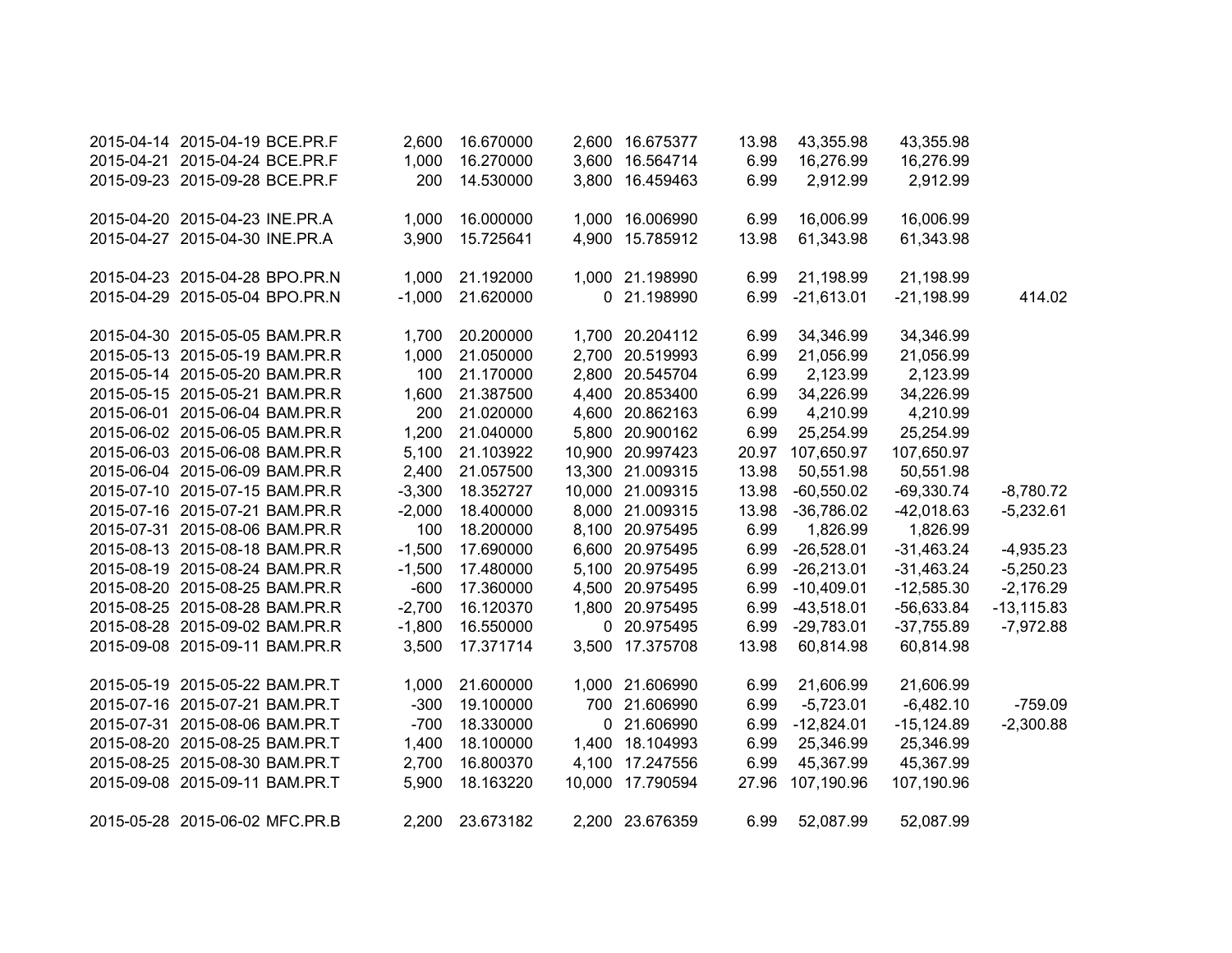| 2015-11-09 2015-11-13 MFC.PR.B | $-600$   | 22.140000     |       | 1,600 23.676359 | 9.99  | $-13,274.01$ | $-14,205.82$ | $-931.81$   |
|--------------------------------|----------|---------------|-------|-----------------|-------|--------------|--------------|-------------|
| 2015-11-12 2015-11-16 MFC.PR.B | $-1,600$ | 21.766250     |       | 0 23.676359     | 9.99  | $-34,816.01$ | $-37,882.17$ | $-3,066.16$ |
| 2015-06-26 2015-07-02 BAM.PF.B | 500      | 21.560000     |       | 500 21.573980   | 6.99  | 10,786.99    | 10,786.99    |             |
| 2015-07-16 2015-07-21 BAM.PF.B | 800      | 20.151250     |       | 1,300 20.703831 | 6.99  | 16,127.99    | 16,127.99    |             |
| 2015-07-22 2015-07-27 BAM.PF.B | 1,400    | 20.730000     | 2,700 | 20.719989       | 6.99  | 29,028.99    | 29,028.99    |             |
| 2015-08-24 2015-08-27 BAM.PF.B | 2,400    | 19.082083     |       | 5,100 19.951951 | 13.98 | 45,810.98    | 45,810.98    |             |
| 2015-08-28 2015-09-02 BAM.PF.B | 2,500    | 20.050000     | 7,600 | 19.986043       | 13.98 | 50,138.98    | 50,138.98    |             |
| 2015-10-05 2015-10-08 BAM.PF.B | $-2,600$ | 17.386154     | 5,000 | 19.986043       | 19.98 | $-45,184.02$ | $-51,963.71$ | $-6,779.69$ |
| 2015-10-07 2015-10-13 BAM.PF.B | $-1,400$ | 17.800000     |       | 3,600 19.986043 | 9.99  | $-24,910.01$ | $-27,980.46$ | $-3,070.45$ |
| 2015-11-17 2015-11-20 BAM.PF.B | $-2,000$ | 20.184000     |       | 1,600 19.986043 | 19.98 | $-40,348.02$ | $-39,972.09$ | 375.93      |
| 2015-06-29 2015-07-03 FTS.PR.K | 1,900    | 21.357895     |       | 1,900 21.365253 | 13.98 | 40,593.98    | 40,593.98    |             |
| 2015-08-20 2015-08-25 FTS.PR.K | $-1,900$ | 19.520000     |       | 0 21.365253     | 6.99  | $-37,081.01$ | $-40,593.98$ | $-3,512.97$ |
| 2015-07-06 2015-07-09 IFC.PR.C |          | 700 23.060000 |       | 700 23.069986   | 6.99  | 16,148.99    | 16,148.99    |             |
| 2015-07-10 2015-07-15 TD.PF.C  | 2,300    | 21.219130     |       | 2,300 21.225208 | 13.98 | 48,817.98    | 48,817.98    |             |
| 2015-07-16 2015-07-21 TD.PF.C  | $-100$   | 22.200000     |       | 2,200 21.225208 | 6.99  | $-2,213.01$  | $-2,122.52$  | 90.49       |
| 2015-10-16 2015-10-21 TD.PF.C  | $-1,700$ | 17.180000     |       | 500 21.225208   | 9.99  | $-29,196.01$ | $-36,082.85$ | $-6,886.84$ |
| 2015-11-09 2015-11-13 TD.PF.C  | $-300$   | 20.313333     |       | 200 21.225208   | 9.99  | $-6,084.01$  | $-6,367.56$  | $-283.55$   |
| 2015-11-19 2015-11-24 TD.PF.C  | 1,300    | 19.620000     |       | 1,500 19.840688 | 9.99  | 25,515.99    | 25,515.99    |             |
| 2015-11-20 2015-11-25 TD.PF.C  | 1,700    | 19.430000     |       | 3,200 19.625632 | 9.99  | 33,040.99    | 33,040.99    |             |
| 2015-07-20 2015-07-23 TA.PR.D  | 1,700    | 11.421765     |       | 1,700 11.425877 | 6.99  | 19,423.99    | 19,423.99    |             |
| 2015-07-29 2015-08-04 FFH.PR.K | 1,400    | 19.495714     |       | 1,400 19.500707 | 6.99  | 27,300.99    | 27,300.99    |             |
| 2015-08-11 2015-08-14 FFH.PR.K | 1,000    | 19.350000     |       | 2,400 19.440825 | 6.99  | 19,356.99    | 19,356.99    |             |
| 2015-07-30 2015-08-05 BAM.PF.C | 100      | 21.200000     |       | 100 21.269900   | 6.99  | 2,126.99     | 2,126.99     |             |
| 2015-08-13 2015-08-18 BAM.PF.C | 1,200    | 21.292500     |       | 1,300 21.296138 | 6.99  | 25,557.99    | 25,557.99    |             |
| 2015-11-17 2015-11-20 BAM.PF.C | 1,300    | 21.263077     |       | 2,600 21.283450 | 9.99  | 27,651.99    | 27,651.99    |             |
| 2015-08-04 2015-08-07 TA.PR.J  | 2,700    | 15.293704     |       | 2,700 15.298882 | 13.98 | 41,306.98    | 41,306.98    |             |
| 2015-12-30 2016-01-05 TA.PR.J  | $-2,700$ | 14.656296     | 0     | 15.298882       | 9.98  | $-39,562.02$ | $-41,306.98$ | $-1,744.96$ |
| 2015-08-20 2015-08-25 CM.PR.P  | 1,500    | 21.048000     |       | 1,500 21.052660 | 6.99  | 31,578.99    | 31,578.99    |             |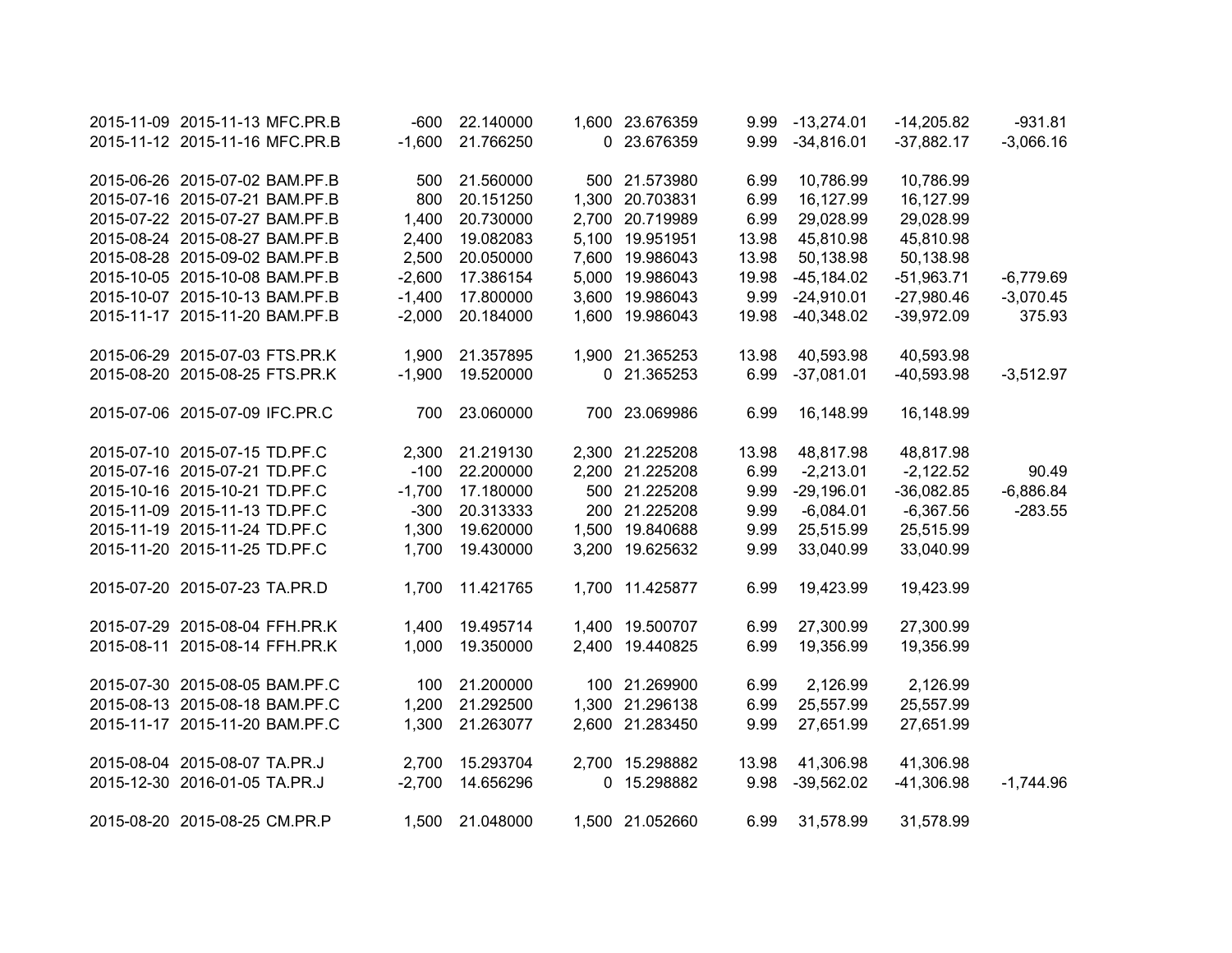| 2015-08-24 2015-08-27 CM.PR.P  | 1,200    | 20.675000 |   | 2,700 20.887400  | 6.99  | 24,816.99    | 24,816.99    |              |
|--------------------------------|----------|-----------|---|------------------|-------|--------------|--------------|--------------|
| 2015-08-31 2015-09-03 CM.PR.P  | 1,200    | 20.760000 |   | 3,900 20.849992  | 6.99  | 24,918.99    | 24,918.99    |              |
| 2015-10-01 2015-10-06 CM.PR.P  | $-3,900$ | 18.000000 |   | 0 20.849992      | 9.98  | $-70,190.02$ | $-81,314.97$ | $-11,124.95$ |
| 2015-08-20 2015-08-25 TRP.PR.D | 1,500    | 18.750000 |   | 1,500 18.754660  | 6.99  | 28,131.99    | 28,131.99    |              |
| 2015-08-25 2015-08-28 TRP.PR.D | 1,500    | 19.049333 |   | 3,000 18.904327  | 6.99  | 28,580.99    | 28,580.99    |              |
| 2015-09-11 2015-09-16 TRP.PR.D | 1,100    | 20.000000 |   | 4,100 19.199993  | 6.99  | 22,006.99    | 22,006.99    |              |
| 2015-10-07 2015-10-13 TRP.PR.D | $-1,400$ | 16.550000 |   | 2,700 19.199993  | 9.99  | $-23,160.01$ | $-26,879.99$ | $-3,719.98$  |
| 2015-11-09 2015-11-13 TRP.PR.D | $-1,000$ | 19.620000 |   | 1,700 19.199993  | 9.99  | $-19,610.01$ | $-19,199.99$ | 410.02       |
| 2015-08-25 2015-08-28 TRP.PR.E | 200      | 19.260000 |   | 200 19.294950    | 6.99  | 3,858.99     | 3,858.99     |              |
| 2015-08-26 2015-08-31 HSE.PR.C | 1,500    | 20.700000 |   | 1,500 20.704660  | 6.99  | 31,056.99    | 31,056.99    |              |
| 2015-09-03 2015-09-09 HSE.PR.C | 1,000    | 21.142000 |   | 2,500 20.882392  | 6.99  | 21,148.99    | 21,148.99    |              |
| 2015-09-30 2015-10-05 HSE.PR.C | 1,400    | 20.995714 |   | 3,900 20.924864  | 6.99  | 29,400.99    | 29,400.99    |              |
| 2015-10-06 2015-10-09 HSE.PR.C | 3,400    | 21.150294 |   | 7,300 21.032596  | 19.98 | 71,930.98    | 71,930.98    |              |
| 2015-10-07 2015-10-13 HSE.PR.C | 1,400    | 21.160000 |   | 8,700 21.054246  | 9.99  | 29,633.99    | 29,633.99    |              |
| 2015-09-23 2015-09-28 TD.PF.B  | 3,600    | 20.957778 |   | 3,600 20.963603  | 20.97 | 75,468.97    | 75,468.97    |              |
| 2015-10-16 2015-10-21 TD.PF.B  | $-400$   | 17.340000 |   | 3,200 20.963603  | 9.99  | $-6,926.01$  | $-8,385.44$  | $-1,459.43$  |
| 2015-10-01 2015-10-06 CU.PR.C  | 3,000    | 19.183333 |   | 3,000 19.186660  | 9.98  | 57,559.98    | 57,559.98    |              |
| 2015-10-07 2015-10-13 CU.PR.C  | 1,300    | 18.905385 |   | 4,300 19.103946  | 9.99  | 24,586.99    | 24,586.99    |              |
| 2015-10-16 2015-10-21 CU.PR.C  | 1,400    | 18.737857 |   | 5,700 19.015782  | 9.99  | 26,242.99    | 26,242.99    |              |
| 2015-10-05 2015-10-08 BAM.PR.Z | 3,400    | 19.344706 |   | 3,400 19.350582  | 19.98 | 65,791.98    | 65,791.98    |              |
| 2015-11-06 2015-11-12 BAM.PR.Z | $-1,200$ | 22.500000 |   | 2,200 19.350582  | 9.99  | $-26,990.01$ | $-23,220.70$ | 3,769.31     |
| 2015-12-14 2015-12-17 BAM.PR.Z | $-2,200$ | 17.901364 | 0 | 19.350582        | 19.98 | $-39,363.02$ | $-42,571.28$ | $-3,208.26$  |
| 2015-10-09 2015-10-15 AZP.PR.B | 2,700    | 12.350000 |   | 2,700 12.353700  | 9.99  | 33,354.99    | 33,354.99    |              |
| 2015-10-13 2015-10-16 NPI.PR.C | 200      | 18.520000 |   | 200 18.569950    | 9.99  | 3,713.99     | 3,713.99     |              |
| 2015-10-14 2015-10-19 NPI.PR.C | 2,600    | 18.400000 |   | 2,800 18.419275  | 19.98 | 47,859.98    | 47,859.98    |              |
| 2015-11-10 2015-11-14 SLF.PR.J | 1,700    | 14.100000 |   | 1,700 14.105876  | 9.99  | 23,979.99    | 23,979.99    |              |
| 2015-11-12 2015-11-16 SLF.PR.J | 6,700    | 13.762537 |   | 8,400 13.835590  | 29.97 | 92,238.97    | 92,238.97    |              |
| 2015-11-13 2015-11-18 SLF.PR.J | 1,700    | 13.450000 |   | 10,100 13.771678 | 9.99  | 22,874.99    | 22,874.99    |              |